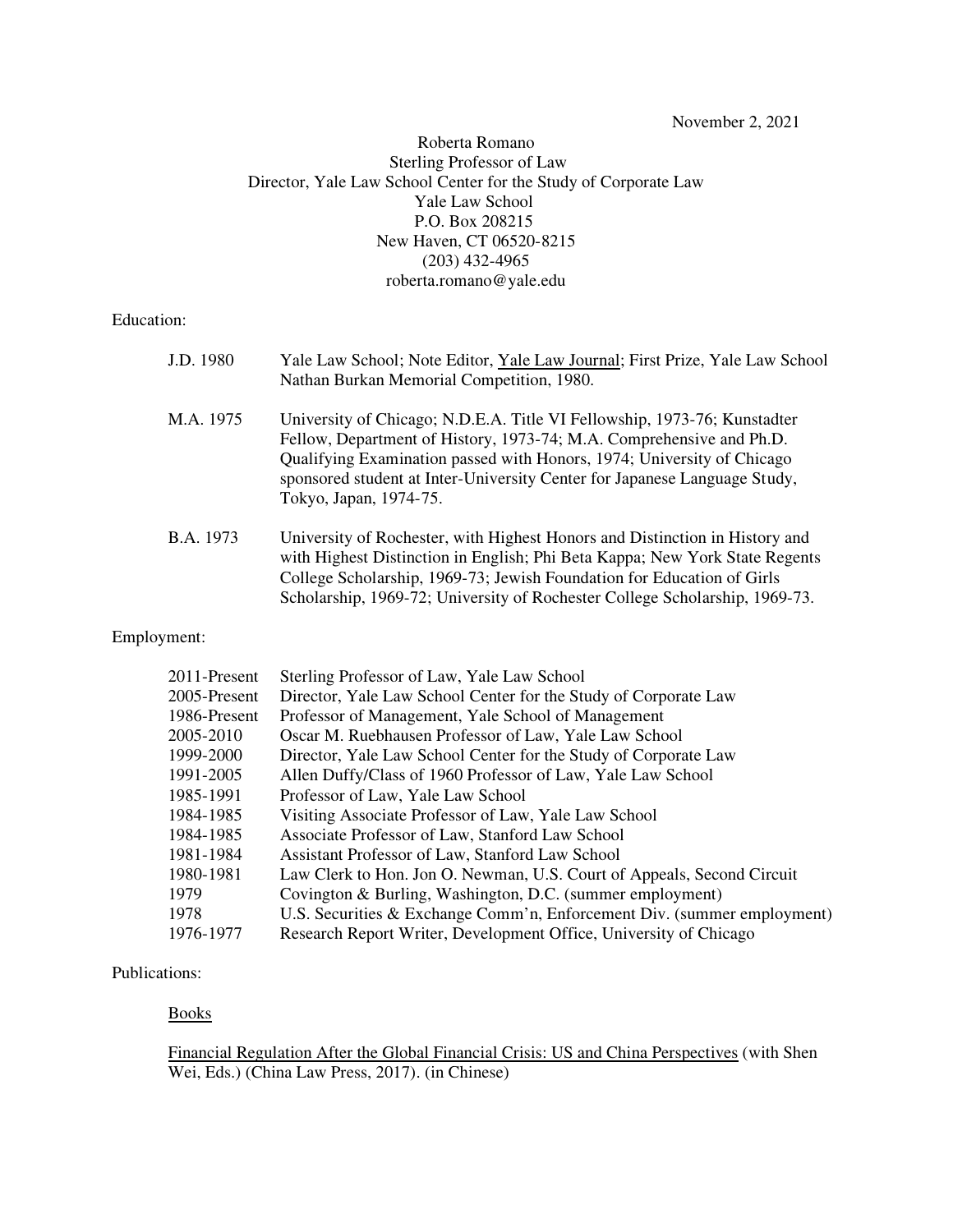The Genius of American Corporate Law (AEI Press, 1993)

Foundations of Corporate Law, 2d ed. (Ed.) (LexisNexis, 2010); Chinese translation by Prof. Luo Peixin (Peking University Press 2013)

# Articles

Sunsetting as an adaptive strategy (with Simon A. Levin), 118 (26) PNAS (Proceedings of the National Academy of Sciences) (June 29, 2021; online pub. June 25, 2021); DOI: 10.1073/pnas.2015258118

Pitfalls of Systemic Risk Regulation in a World of Financial Innovation in Douglas W. Arner, et al., eds., Systemic Risk in the Financial Sector: Ten Years After the Great Crash (CIGI Press, 2019)

Does Agency Structure Affect Agency Decisionmaking? Implications of the CFPB's Design for Administrative Governance, 36 Yale Journal on Regulation 273 (2019)

The Private Ordering Solution to Multiforum Shareholder Litigation (with Sarath Sanga), 14 Journal of Empirical Legal Studies 31 (2017)

The Making of Contemporary Corporate Law Scholarship in H. Siekmann, et al., eds., Unternehmensrecht im 21. Jahrhundert – Business Law in the  $21<sup>st</sup>$  Century (Mohr Siebeck, Tübingen, 2017).

Remembering Marvin Chirelstein, 115 Columbia Law Review 305 (2016); abridged version published at 63 Yale Law Report. 46 (Winter 2016)

The Market for Corporate Law Redux in F. Parisi, ed., Oxford Handbook of Law and Economics (Oxford University Press, 2017)

Regulating in the Dark and a Postscript Assessment of the Iron Law of Financial Regulation, 43 Hofstra Law Review 25 (2014); an updated version of the postscript part published as Further Assessment of the Iron Law of Financial Regulation: A Postscript to Regulating in the Dark, in A. Anand, ed., Systemic Risk, Institutional Design and the Regulation of Financial Markets (Oxford University Press, 2016); and a slightly revised version of the postscript published as Pitfalls in the Iron Law of Financial Regulation: A Postscript to Regulating in the Dark, in R. Waldburger, P. Sester, C. Peter and C. M. Baer, eds., Law & Economics Festschrift für Peter Nobel zum 70. Geburtstag (Stämpfli Verlag AG, Bern, 2015)

Getting Incentives Right: Is Deferred Bank Executive Compensation Sufficient? (With Sanjai Bhagat and Brian Bolton), 31 Yale Journal on Regulation 523 (2014)

For Diversity in the International Regulation of Financial Institutions: Critiquing and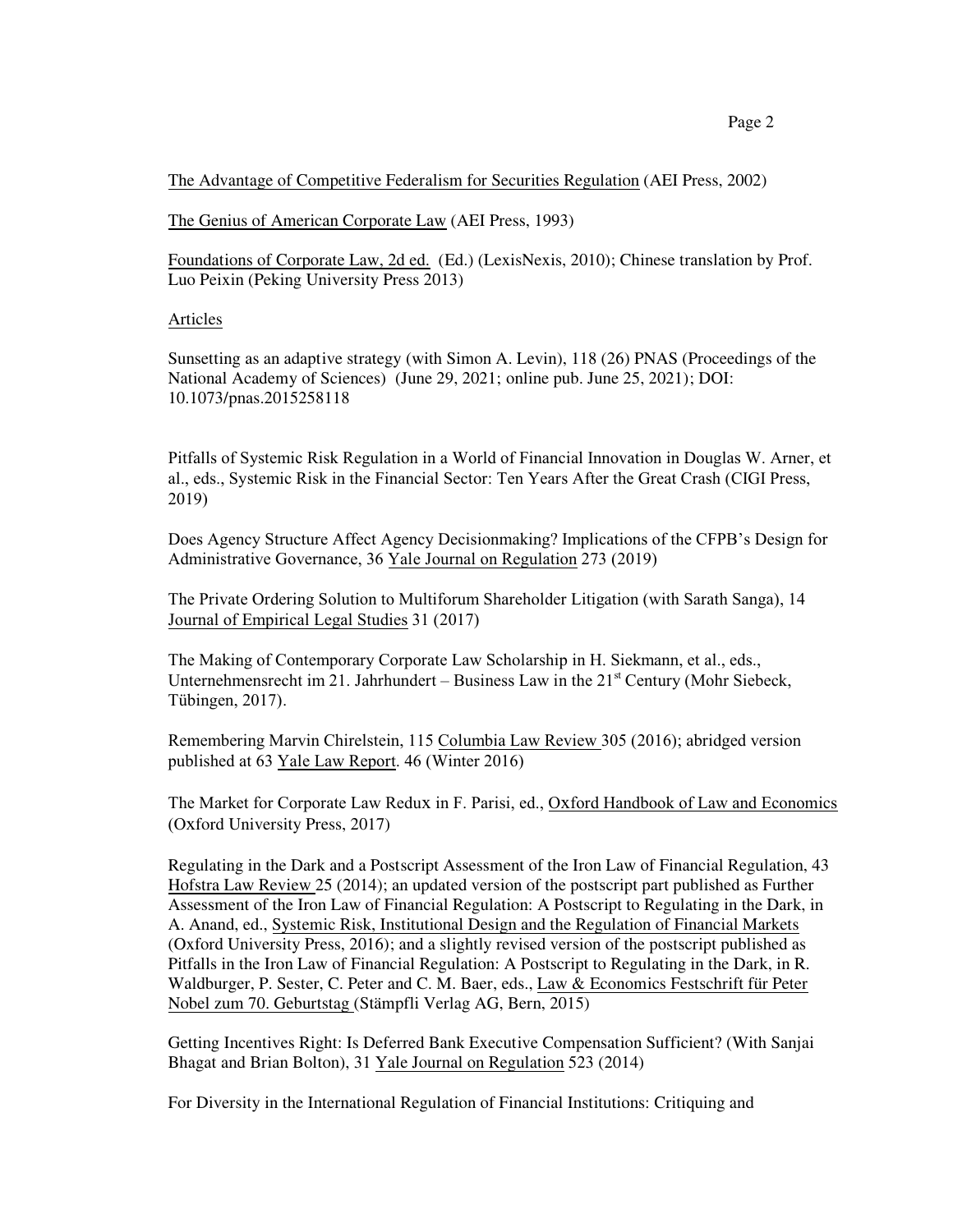Recalibrating the Basel Architecture, 31 Yale Journal on Regulation 1 (2014), reprinted in G. Miller, ed., Economics of Financial Law (Edward Elgar 2016); translated and reprinted in two parts in China Financial and Economics University Law School Journal (2016) (translated by Shen Wei) and as "For Diversity in the International Regulation of Financial Institutions: Rethinking the Basel Architecture," in Financial Regulation After the Global Financial Crisis: US and China Perspectives (Roberta Romano and Shen Wei, Eds.) (China Law Press, 2017).

Regulating in the Dark, in C. Coglianese, ed., Regulatory Breakdown: The Crisis of Confidence in U.S. Regulation (University of Pennsylvania Press, 2012); translated and reprinted in SJTU Law Review, No.3, p. 10 (Sept. 2013) (translated by Xiaochuan Weng) and in Financial Regulation After the Global Financial Crisis: US and China Perspectives (Roberta Romano and Shen Wei, Eds.) (China Law Press, 2017); earlier version published in Revue trimestrielle de Droit financier – Corporate Finance and Capital Markets Law Review , volume 2011-4; abridged version published in 1 Journal of Financial Perspectives 23 (2013) and Z. Shishido, ed., Enterprise Law: Contracts, Markets, and Law in the US and Japan (Edward Elgar, 2014).

Judicial Decisions and Financial Innovation: An Example from Protective Covenants in Debt Contracts, 4 Securities Law Review 404 (2011), a publication of the Shanghai Stock Exchange (translated by Chen Yangyang)

Institutional Investors and Proxy Voting on Compensation Plans: The Impact of the 2003 Mutual Fund Voting Disclosure Regulation (with Martijn Cremers), 13 American Law and Economics Review 220 (2011)

Against Financial Regulation Harmonization: A Comment, in P. Nobel, K. Krehan and A. Tanner, eds., Law and Economics of Global Financial Institutions (Schulthess 2010)

Does the Sarbanes-Oxley Act Have a Future?, 26 Yale Journal on Regulation 229 (2009)

Reforming Executive Compensation: Focusing and Committing to the Long-term (with Sanjai Bhagat), 26 Yale Journal on Regulation 359 (2009); revised version, Reforming Executive Compensation: Simplicity, Transparency and Committing to the Long-term (with Sanjai Bhagat), 7 European Company and Financial Law Review 273 (2010) ; revised version, Reforming Financial Executives' Compensation for the Long Term (with Sanjai Bhagat), in J. Hill and R. Thomas, eds., The Research Handbook on Executive Pay (Edward Elgar, 2012), translated and reprinted as Reforming Compensation in a World of Government Bailouts: Properly Incentivizing Financial Institutions' Executives, Shanghai Jaio Tong University Law Journal (Winter 2013) (translated by Professor Shen Wei) and in Financial Regulation After the Global Financial Crisis: US and China Perspectives (Roberta Romano and Shen Wei, Eds.) (China Law Press, 2017).

The Promise and Peril of Corporate Governance Indices (with Sanjai Bhagat and Brian Bolton), 108 Columbia Law Review 1803 (2008), abridged version in W. Oostwouder and H. Schenk , eds., Corporate Governance: Current Issues and the Financial Crisis (Kluwer, 2011); revised version published as The Effect of Corporate Governance on Performance, in H. K. Baker and R. Anderson, eds., Corporate Governance (John Wiley & Sons, 2010)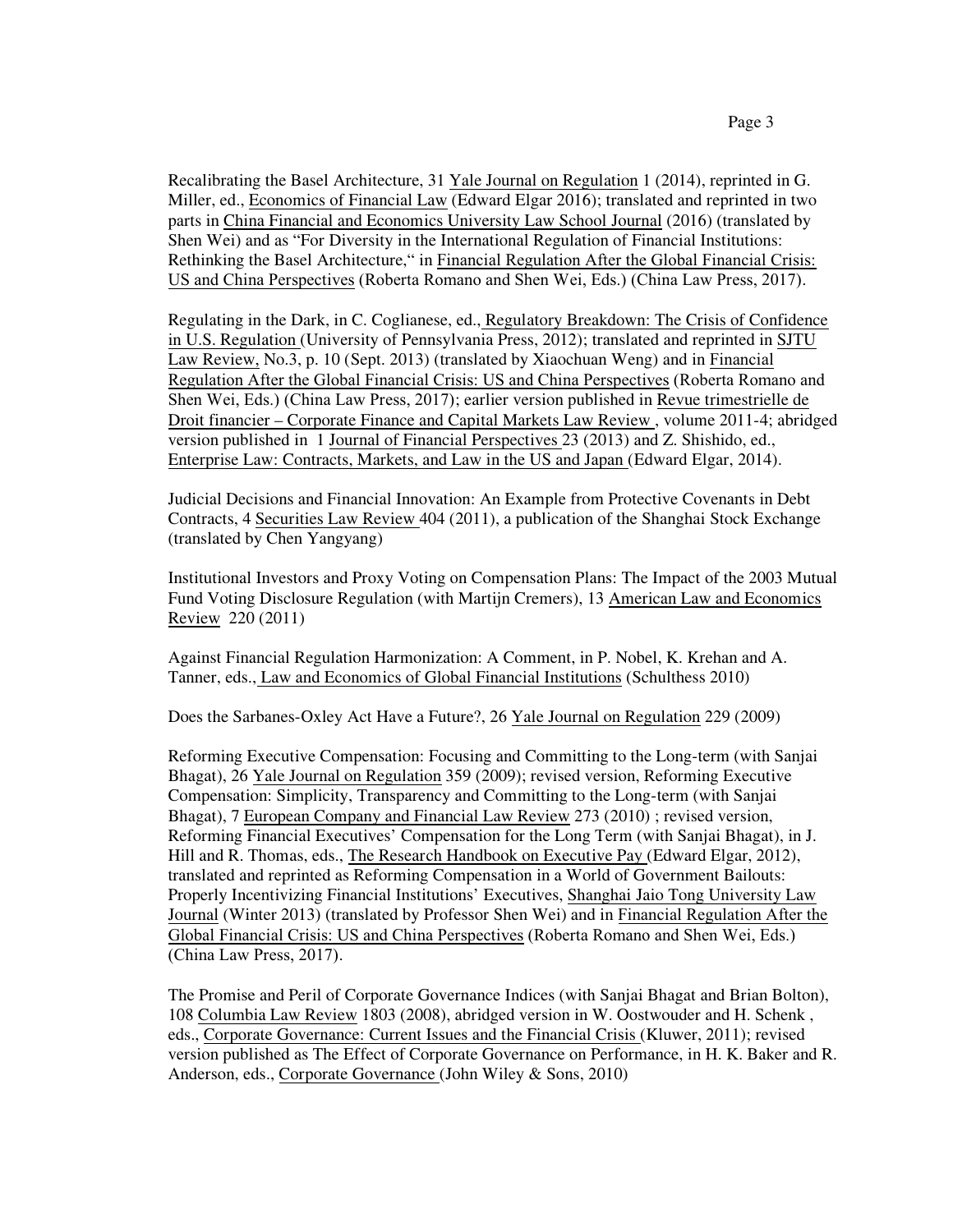The Sarbanes-Oxley Act at a Crossroads, in M. Ghertman & C. Menard eds., Regulation, Deregulation and Reregulation Institutional Perspectives 243(Edward Elgar Publishers, 2009) and in Giuffrè, ed., Quaderni di Giurisprudenza Commerciale (2008); translated and reprinted, La 'Ley Sarbanes-Oxley' en la Encrucijada, in Foro de Derecho Mercantil-Revista Internacional No. 22, 7 (2009)

Corporate Lawsuits in the U.S.: Impact on Share Prices (with Sanjai Bhagat), CFO Connect (February 2008)

Empirical Studies of Corporate Law (with Sanjai Bhagat), in 2 A.M. Polinsky and S. Shavell, eds., Handbook of Law and Economics 945 (Elsevier, 2007)

The States as a Laboratory: Legal Innovation and State Competition for Corporate Charters, 23 Yale Journal on Regulation 209 (2006), and abridged version in A. Gerber and E. Patashnik, eds., Promoting the General Welfare: New Perspectives on Government Performance 282 (Brookings Institution Press 2006); reprinted in 48 Corporate Practice Commentator 669 (2007) and in Robert D. Cooter and Francesco Parisi, eds., Legal Institutions and Economic Development (Edward Elgar, 2010)

The Sarbanes-Oxley Act and the Making of Quack Corporate Governance, 114 Yale Law Journal 1521 (2005); reprinted in 38 Securities Law Review §3:1 (2006) and N. Rapoport, J. Van Niel and B. Dharan, eds., Enron and Other Corporate Fiascos: The Corporate Scandal Reader (2d ed. 2009); excerpted as Sarbanes-Oxley: Quack Corporate Governance, The Corporate Board (September/October 2005), p. 5; also excerpted as Quack Corporate Governance, 28 Regulation 36 (Winter 2005-2006)

After the Revolution in Corporate Law, 55 Journal of Legal Education 342 (2005)

Is Regulatory Competition a Problem or Irrelevant for Corporate Governance?, 21 Oxford Review of Economic Policy 212 (2005)

Does Confidential Proxy Voting Matter?, 32 Journal of Legal Studies 465 (2003)

Event Studies and the Law: Part I: Technique and Corporate Litigation (with Sanjai Bhagat), 4 American Law and Economics Review 141 (2002)

Event Studies and the Law: Part II: Empirical Studies of Corporate Law (with Sanjai Bhagat), 4 American Law and Economics Review (2002) 380

Less is More: Making Institutional Investor Activism a Valuable Mechanism of Corporate Governance, 18 Yale Journal on Regulation 174 (2001); abridged version reproduced in 6 Direito Dos Valores Mobiliários 313 (2006); and a slightly different version in J. McCahery and L. Renneboog, eds., Convergence and Diversity in Corporate Governance Regimes and Capital Markets (Oxford University Press, 2002)

The Need for Competition in International Securities Regulation, 2 Theoretical Inquiries in Law 387 (2001)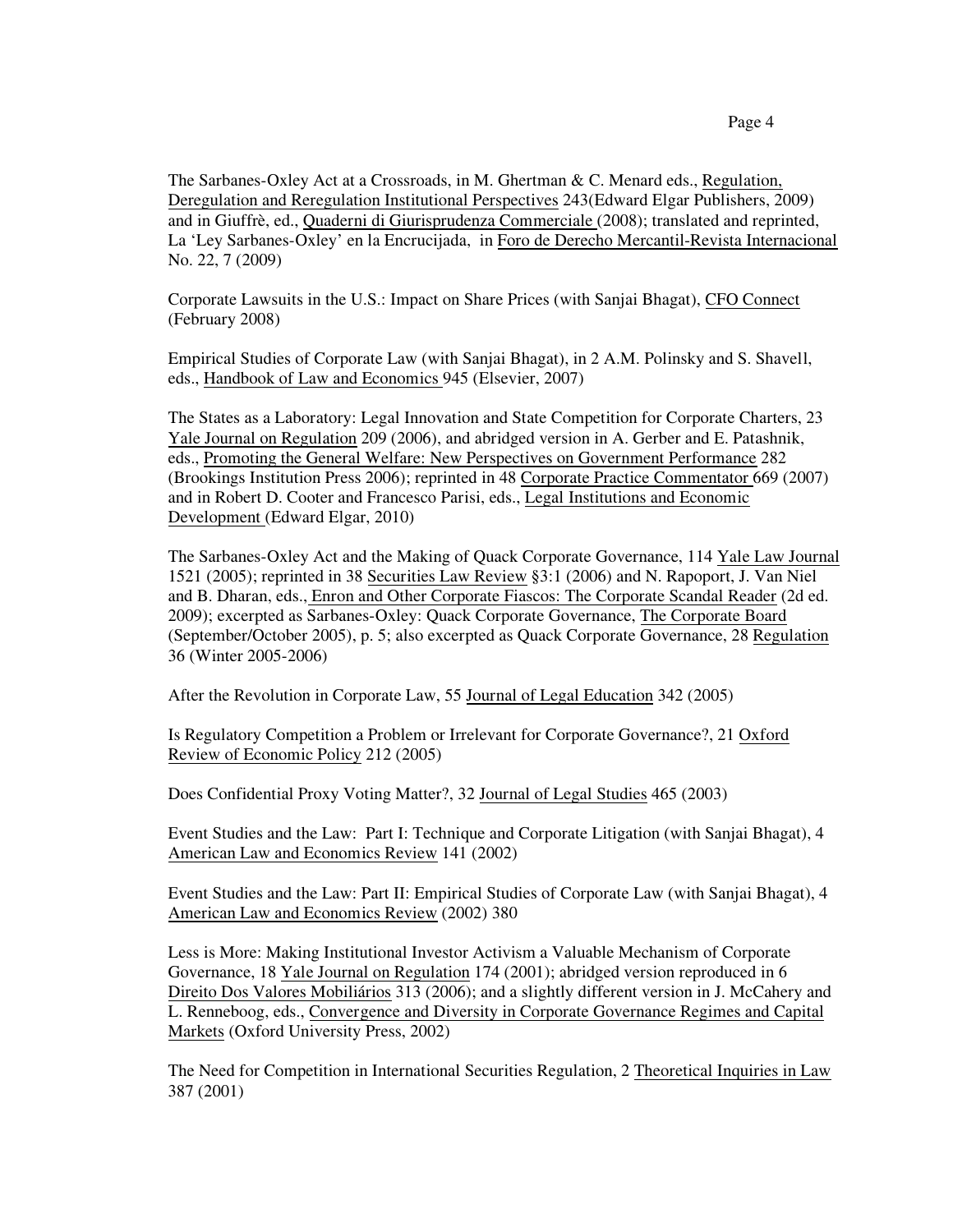Comment on S. Woodward, Regulatory Capture at the U.S. Securities and Exchange Commission, in J. Barth, D. Brumbaugh and G. Yago, eds., Restructuring Regulation and Financial Institutions 121 (Neuhaus Publishing, 2000)

Corporate Law as the Paradigm for Contractual Choice of Law, in F. Buckley, ed., The Fall and Rise of Freedom of Contract 370 (Duke University Press, 1999)

Competition for state corporate law, in Peter Newman, ed., The New Palgrave Dictionary of Economics and the Law, (Macmillan Publishers, 1998)

Derivative securities regulation, in Peter Newman, ed., The New Palgrave Dictionary of Economics and the Law (Macmillan Publishers, 1998)

Empowering Investors: A Market Approach to Securities Regulation, 107 Yale Law Journal 2359 (1998); reprinted in Securities Law Review (West Group/Clark Boardman Callahan Press, 1999); 41 Corporate Practice Commentator 321 (1999) and G. Miller, ed., Economics of Securities Law (Edward Elgar Publ. 2016); a slightly different version is reproduced in K. Hopt, et al., eds., Comparative Corporate Governance-The State of the Art and Emerging Research 143 (Clarendon Press, 1998); abridged version reproduced in A. Tabarrok ed., Entrepreneurial Economics (Oxford University Press, 2002)

Comment on La Porta, et al., Corporate Ownership Around the World, available at http://www.ecgi.de/ecgn/conference98/roberta\_romano\_comments.htm (Nov. 24, 1998)

Pension Funds and Corporate Governance, in S. Estreicher, ed., Employee Representation in the Emerging Workplace: Alternatives/Supplements to Collective Bargaining, Proceedings of New York University's 50th Annual Conference on Labor 493 (Kluwer Law International, 1998)

The Political Dynamics of Derivative Securities Regulation, 14 Yale Journal on Regulation 279 (1997)

State Competition for Corporate Charters, in J. Ferejohn and B. Weingast, eds., The New Federalism: Can the States be Trusted? 129 (Hoover Institution, 1997), translated as Federalismo concorrenziale e Legge societaria, Anno VI - N.3 Quaderni di economia e finanza 57 (1997)

Corporate Law and Corporate Governance, 5 Industrial and Corporate Change 277 (1996), reprinted in G. Carroll and D. Teece, eds., Firms, Markets and Hierarchies: The Transaction Cost Economics Perspective 365 (Oxford University Press, 1999).

Explaining American Exceptionalism in Corporate Law, in J. McCahery, et al., eds., International Regulatory Competition and Coordination: Perspectives on Economic Regulation in Europe and the United States 127 (Clarendon Press, 1996)

A Thumbnail Sketch of Derivative Securities and Their Regulation, 55 Maryland Law Review 1 (1996)

Commentary on Part V, International Aspects of Corporate Governance, in R. Daniels and R. Morck, gen. eds., Corporate Decision-Making in Canada 503 (University of Calgary Press, 1995)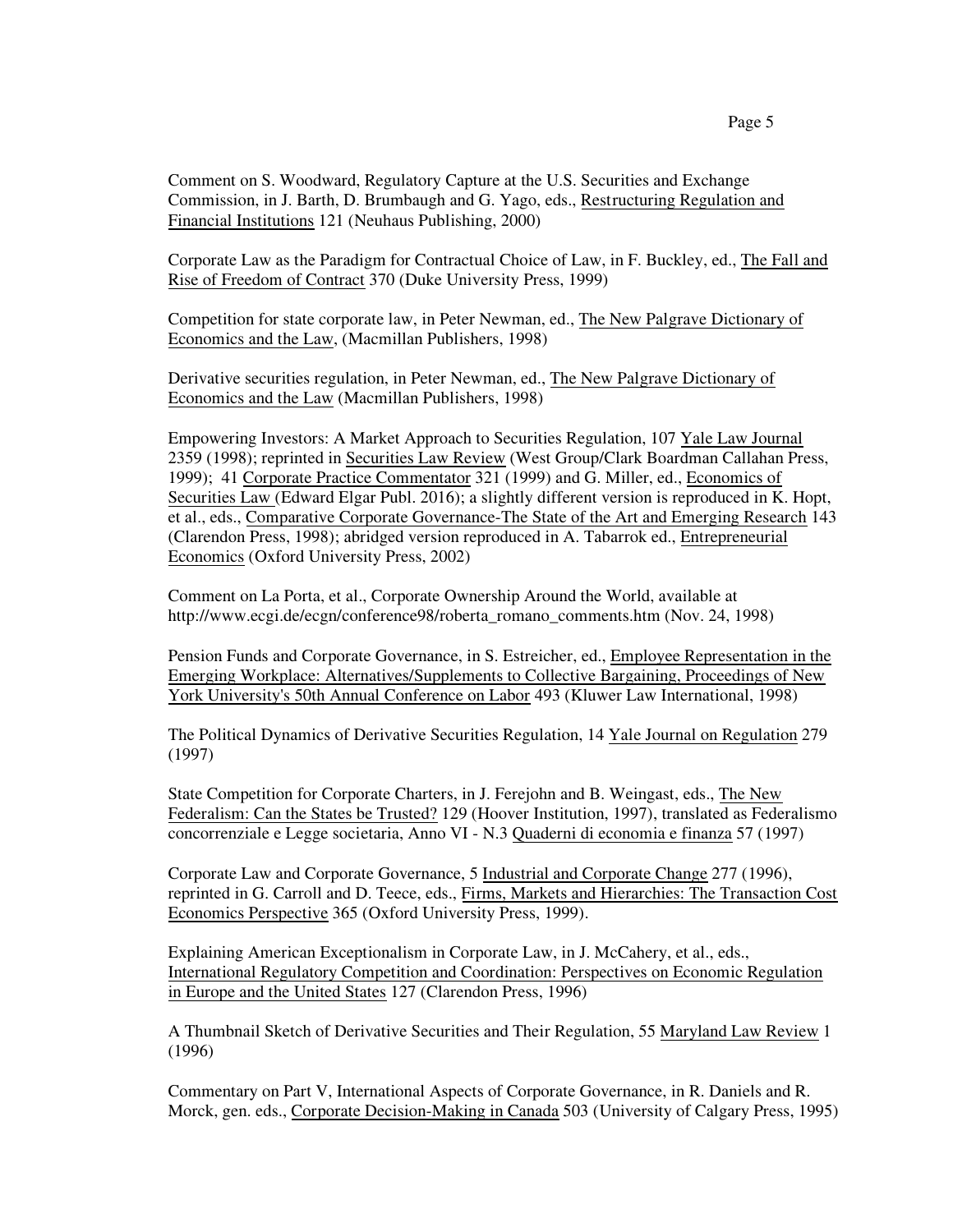The Politics of Public Pension Funds, 119 The Public Interest 42 (1995)

Politics and Public Pension Funds (Manhattan Institute, 1994)

A Comment on Presidents and the Politics of Structure, 57 Law and Contemporary Problems 59 (1994)

Getting Politics Out of Public Pension Funds, 4 The American Enterprise 42 (November/December 1993)

Pension Fund Politics, Yale Law Report (Spring 1994)

Public Pension Fund Activism in Corporate Governance Reconsidered, 93 Columbia Law Review 795 (1993), reprinted at 35 Corporate Practice Commentator 733 (1994); a version of this article was published in T. Baums, R. Buxbaum and K. Hopt, eds., Institutional Investors and Corporate Governance 105 (Walter de Gruyter & Co., 1994)

What Is the Value of Other Constituency Statutes to Shareholders?, 43 University of Toronto Law Journal 533 (1993)

Comment on Easterbrook and Fischel, "Contract and Fiduciary Duty", 36 Journal of Law and Economics 447 (1993)

A Cautionary Note on Drawing Lessons from Comparative Corporate Law, 102 Yale Law Journal 2021 (1993)

Competition for Corporate Charters and the Lesson of Takeover Statutes, 61 Fordham Law Review 843 (1993), reprinted at 35 Corporate Practice Commentator 389 (1993)

Rethinking Takeover Regulation, 5 Journal of Applied Corporate Finance 47 (Fall 1992)

A Guide to Takeovers: Theory, Evidence and Regulation, 9 Yale Journal on Regulation 119 (1992); a version of the article was reprinted in K. Hopt and E. Wymeersch, eds., European Takeovers - Law and Practice (Butterworths, 1992)

State Competition for Close-Corporation Charters: A Commentary, 70 Washington University Law Quarterly 409 (1992)

Comment on Spiller and Spitzer's "Judicial Choice of Legal Doctrines," 8 Journal of Law, Economics and Organization 47 (1992)

The Shareholder Suit: Litigation without Foundation?, 7 Journal of Law, Economics, and Organization 55 (1991); reprinted in J. Macey, ed., Classics in Corporate Law and Economics (Edward Elgar Publishing, 2008), vol. I

Theory of the Firm and Corporate Sentencing: Comment on Baysinger and Macey, 71 Boston University Law Review 377 (1991)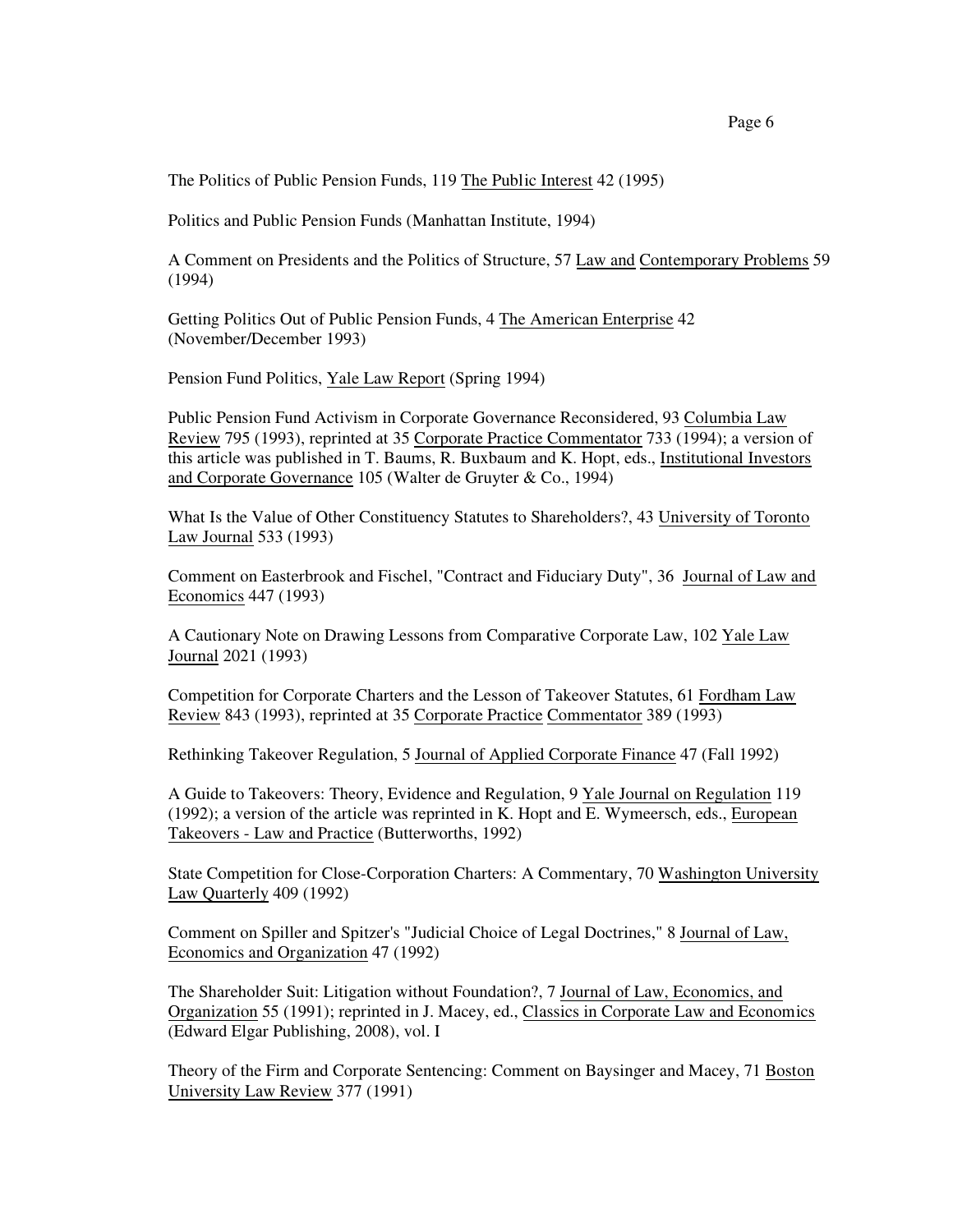Corporate Governance in the Aftermath of the Insurance Crisis, in P. Schuck, ed., Tort Law and the Public Interest: Competition, Innovation, and Consumer Welfare (W.W. Norton, 1991); expanded version published in 39 Emory Law Journal 1155 (1990)

LBO Performance: Comments on Chapter 19, in A. Sametz, ed., The Battle for Corporate Control (Business One Irwin, 1991)

The Politics of the Brady Report: A Comment, 74 Cornell Law Review 865 (1989)

Answering the Wrong Question: The Tenuous Case for Mandatory Corporate Laws, 89 Columbia Law Review 1599 (1989)

Management Buyout Puzzles, in Y. Amihud, ed., Leveraged Management Buyouts: Causes and Consequences (Dow-Jones Irwin, 1989)

The Future of Hostile Takeovers: Legislation and Public Opinion, 57 University of Cincinnati Law Review 457 (1988)

Directors' and Officers' Liability Insurance: What Went Wrong?, in W. Olson, ed., New Directions in Liability Law (Academy of Political Science, 1988); revised version published as, What Went Wrong with Directors' and Officers' Liability Insurance?, 14 Delaware Journal of Corporate Law 1 (1989), reprinted in Insurance Law Anthology, volume IV (1989-90)

The State Competition Debate in Corporate Law, 8 Cardozo Law Review 709 (1987), reprinted in L. Bebchuk, ed., Corporate Law and Economic Analysis (Cambridge University Press, 1990)

The Political Economy of Takeover Statutes, 73 Virginia Law Review 111 (1987), reprinted in 1988 Securities Law Review

A Comment on Information Overload, Cognitive Illusions, and Their Implications for Public Policy, 59 Southern California Law Review 313 (1986)

Law as a Product: Some Pieces of the Incorporation Puzzle, 1 Journal of Law, Economics and Organization 225 (1985), reprinted in R. Posner and F. Parisi, eds., Law and Economics, vol. III (Edward Elgar Publishing, 1997); B.H. Kobayashi and L.E. Ribstein, eds., The Economics of Federalism (Edward Elgar Publishing, 2007).; J. Macey, ed., Classics in Corporate Law and Economics (Edward Elgar Publishing, 2008), vol. II; and C. Hill and B. McDonnell, eds., Economics of Corporate Law (Edward Elgar Publishing, 2016), vol. I.

Metapolitics and Corporate Law Reform, 36 Stanford Law Review 923 (1984)

On the Benefits of Loss Recoupment: A Response (with Mark Campisano), 21 Tax Notes 209 (Oct. 17, 1983)

Recouping Losses: The Case for Full Loss Offsets (with Mark Campisano), 76 Northwestern University Law Review 709 (1981)

Note, Segregating Schools: The Foreseeable Consequences of Tuition Tax Credits, 89 Yale Law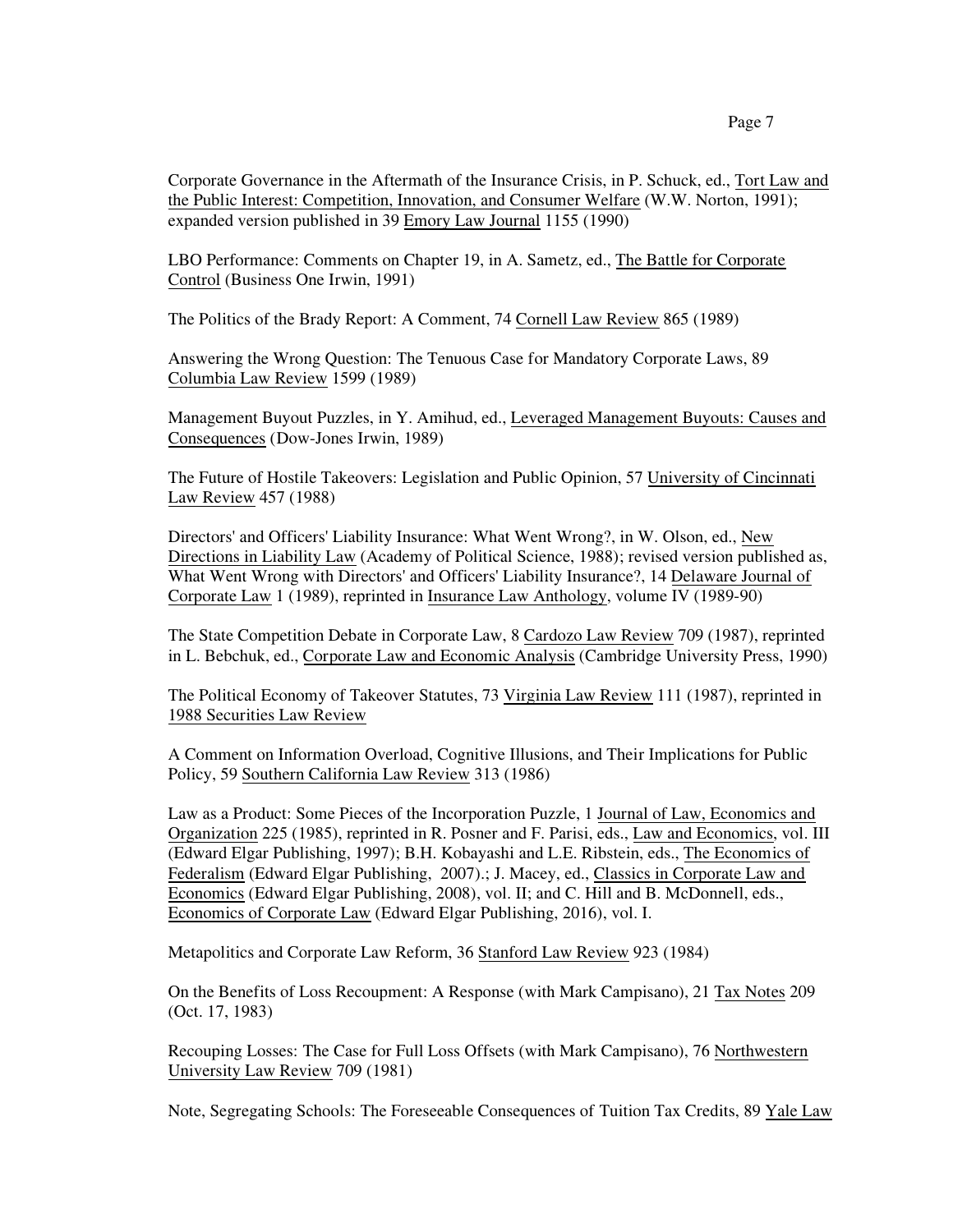Journal 168 (1979)

Op-eds

Sunsetting As an Adaptive Strategy (with Simon A. Levin) (March, 2021), https://sites.law.duke.edu/thefinregblog/2021/03/16/sunsetting-as-an-adaptative-strategy/

Dodd-Frank's Regulatory Morass, RegBlog (Nov. 10, 2014), http://www.regblog.org/2014/11/10/romano-dodd-frank-consequences/

Reforming Executive Compensation Is Good for Everyone (with Sanjai Bhagat), denverpost.com (Feb. 8, 2009), [http://www.denverpost.com/headlines/ci\\_11646266](http://www.denverpost.com/headlines/ci_11646266)

Pick Your Regulator, Forbes (Feb. 16, 2004); also posted at http//www.aei-brookings.org/ policy/page.php?id=176

Hostile Takeovers: Lawmakers Shouldn't Shield Local Companies (with Henry Hansmann), Hartford Courant (March 13, 1998)

State Takeover Laws: Constitutional but Dumb, Wall Street Journal (May 14, 1987), reprinted in the Los Angeles Daily Journal (May 22,1987)

Honors and Awards:

2020 Ronald H. Coase Medal, American Law and Economics Association

Fellow, American Academy of Arts and Sciences, since 1995

2018 Marshall-Wythe Medallion, William & Mary Law School

AALS Section on Business Associations 2016 Annual Meeting Honored for Exemplary Mentorship

2014 Yale Law Women Faculty Excellence Award

"The Promise and Peril of Corporate Governance Indices" (with Sanjai Bhagat and Brian Bolton) awarded the 2008 De Brauw Blackstone Westbroek Law Prize for best paper in the European Corporate Governance Institute Working Paper Series in Law

"The Promise and Peril of Corporate Governance Indices" (with Sanjai Bhagat and Brian Bolton) selected in Corporate Practice Commentator Annual Poll on the 10 Best Corporate and Securities Articles of 2009

2007 Yale Law Women Faculty Excellence Award

"The Sarbanes-Oxley Act and the Making of Quack Corporate Governance" selected in Corporate Practice Commentator Annual Poll on the 10 Best Corporate and Securities Articles of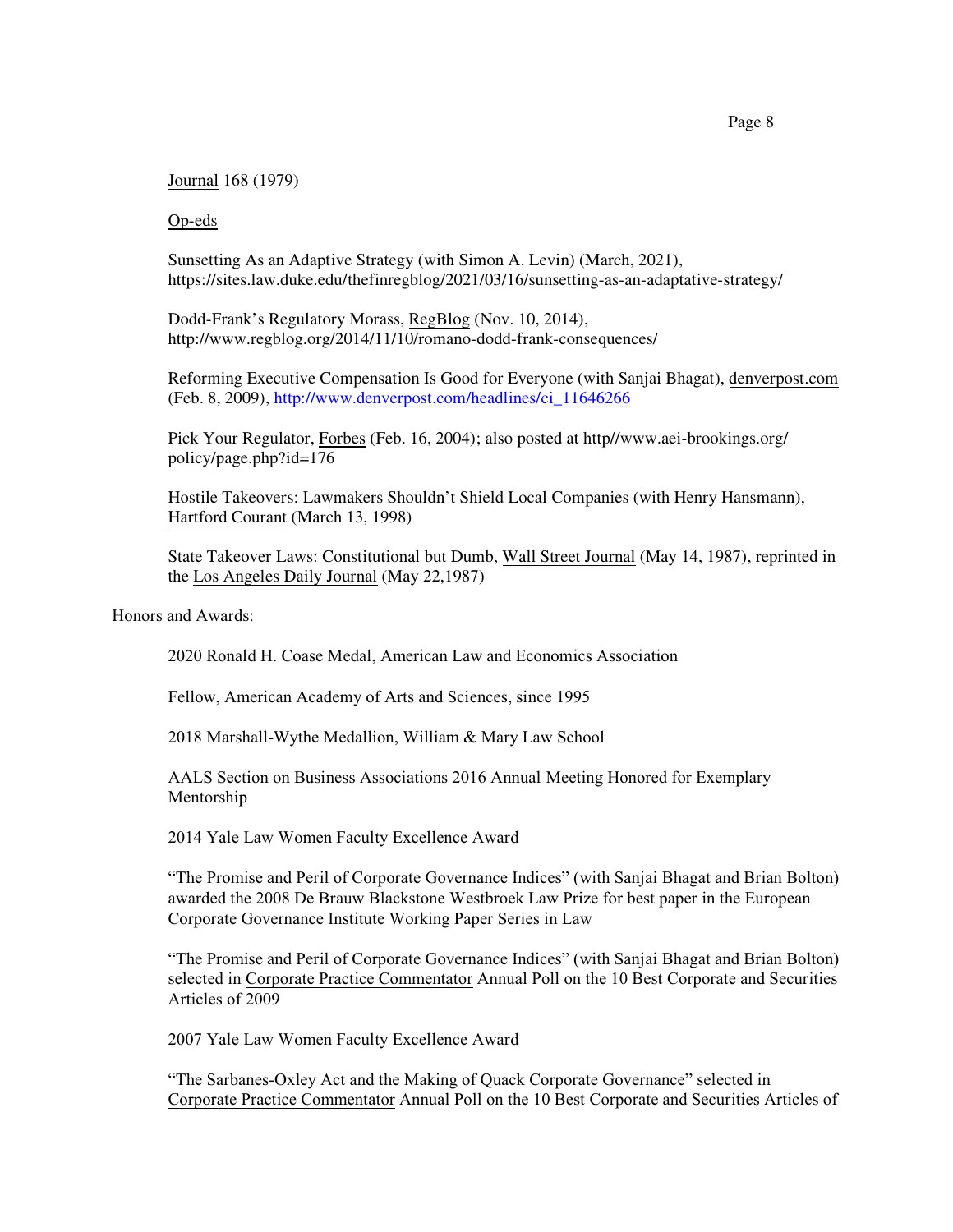## 2005

"Less is More: Making Institutional Investor Activism A Valuable Mechanism of Corporate Governance" selected in Corporate Practice Commentator Annual Poll on the 10 Best Corporate and Securities Articles of 2001

"Empowering Investors: A Market Approach to Securities Regulation" selected in Corporate Practice Commentator Annual Poll on the 10 Best Corporate and Securities Articles for 1998

1997 Yale Law Women Teaching Award

Lectures, Presentations, and Comments:

#### Named Lectures

- 2021 2021 Wallenberg Lecture, European Corporate Governance Institute
- 2017 David Allgood Lecture in Business Law, Queen's University Faculty of Law, Kingston, Ontario, Canada
- 2015 Clarendon Lectures in Law, Oxford University Faculty of Law
- 2013 Richard H. McLaren Professorship In Business Law Lecture, University of Western Ontario Faculty of Law
- 2012 University of Hong Kong Faculty of Law Asian Institute of International Financial Law 11<sup>th</sup> Distinguished Public Lecture
- 2011 Osler, Hoskin and Harcourt Business Law Lecture, Dalhousie University Schulich School of Law, Halifax, Canada; 49<sup>th</sup> Henry J. Miller Distinguished Lecture Series, Georgia State University College of Law
- 2009 Osler, Hoskin & Harcourt LLP Distinguished Lecture in Business Law, Queen's University Faculty of Law, Kingston, Ontario
- 2004 Harald Voss Memorial Lectures, Institute for Law and Finance, Johann Wolfgang Goethe-Universität
- 2003 The Matthews Lecture, University of Mississippi School of Law
- 1999 Mellon Lecturer, University of Pittsburgh School of Law
- 1995 Judge Simon E. Sobeloff Lecture, University of Maryland School of Law
- 1992 John A. Weir Memorial Lecture, University of Alberta, Edmonton; Robert L. Levine Lecture, Fordham University School of Law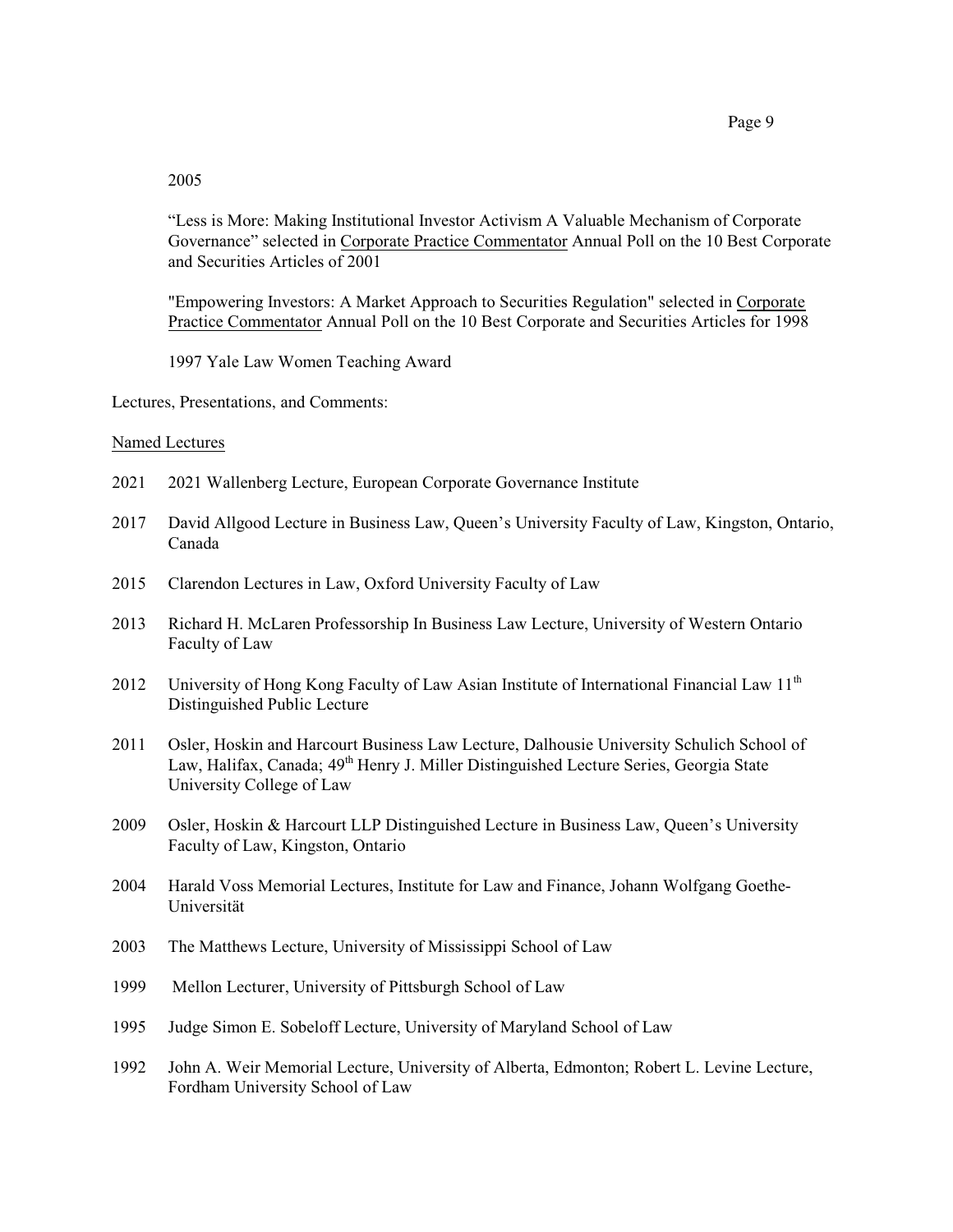1988 John M. Olin Distinguished Lecturer, University of Toronto, Department of Political Science

#### Keynote and Plenary Addresses

- $2021$  Annual Meeting of the American Law and Economics Association upon receipt of the 2020 Ronald H. Coase Medal
- 2015 Nordic Corporate Governance Network 7<sup>th</sup> Annual Workshop, Copenhagen Business School
- 2013 20<sup>th</sup> Global Finance Conference, Monterey Bay, CA
- 2012 European Association of Law and Economics (EALE) 2012, 29<sup>th</sup> Annual Conference, Stockholm
- 2010 2 <sup>nd</sup> Symposium of Financial Case Adjudication Committee of China Adjudication Theory Research Association, Shanghai
- 2006 Canadian Law and Economics Association Annual Meeting
- 2003 European Association of Law and Economics 20<sup>th</sup> Annual Conference, Nancy, France

### Conferences, Lectures, Panels and Workshops

- 2021 University of Zurich Law and Finance Seminar; Inaugural Lawfin Interdiscipinary Workshop Series on the Political Economy of Financial Regulation; Columbia Law School Conference Celebrating Henry Hansmann's Book: The Ownership of Enterprise; Financial Regulation Discussion Group Workshop
- 2020 MIT Laboratory for Financial Engineering Conference on Evolutionary Models of Financial Markets; SAFE Law & Banking/Finance Webinar; Gruter Institute Conference on the Evolution of Cooperation; Bocconi University Workshop in Corporate Law
- 2019 AALS Annual Meeting Business Associations Works-in-Progress session; University of Texas School of Law Faculty Colloquium; Wharton Faculty Workshop; Duke Law and Economics Colloquium; NYU-Research Center SAFE-Labex REFI Law and Finance Workshop; George Mason University School of Law Law & Eocnomics Center 9<sup>th</sup> Annual Manne Faculty Forum; Northwestern University Faculty of Law Shosnick Colloquium on Law and Economics.
- 2018: University of Michigan Law School Law and Economics Workshop; NBER Law & Economics Program Meeting; Torys LLP Business and Law Seminar, Western University Faculty of Law, London, Ontario, Canada; George Mason Law & Economics Center AGEP Workshop on Federalism and the Economics of Regulation; Society for Financial Studies (SFS) Cavalcade North America 2018; Centre for International Governance Innovation Conference and Public Panel on Systemic Risk in the Financial Sector; 2018 ETH/NYU/SAFE Law and Banking/Finance Conference; National Business Law Scholars Conference plenary panel; Scalia Law School at George Mason University Faculty Workshop; Columbia Symposium on Central Banking and Delegated Power; MIT Laboratory for Financial Engineering Conference on Evolution and Financial Markets; Asian Institute of International Financial Law and Faculty of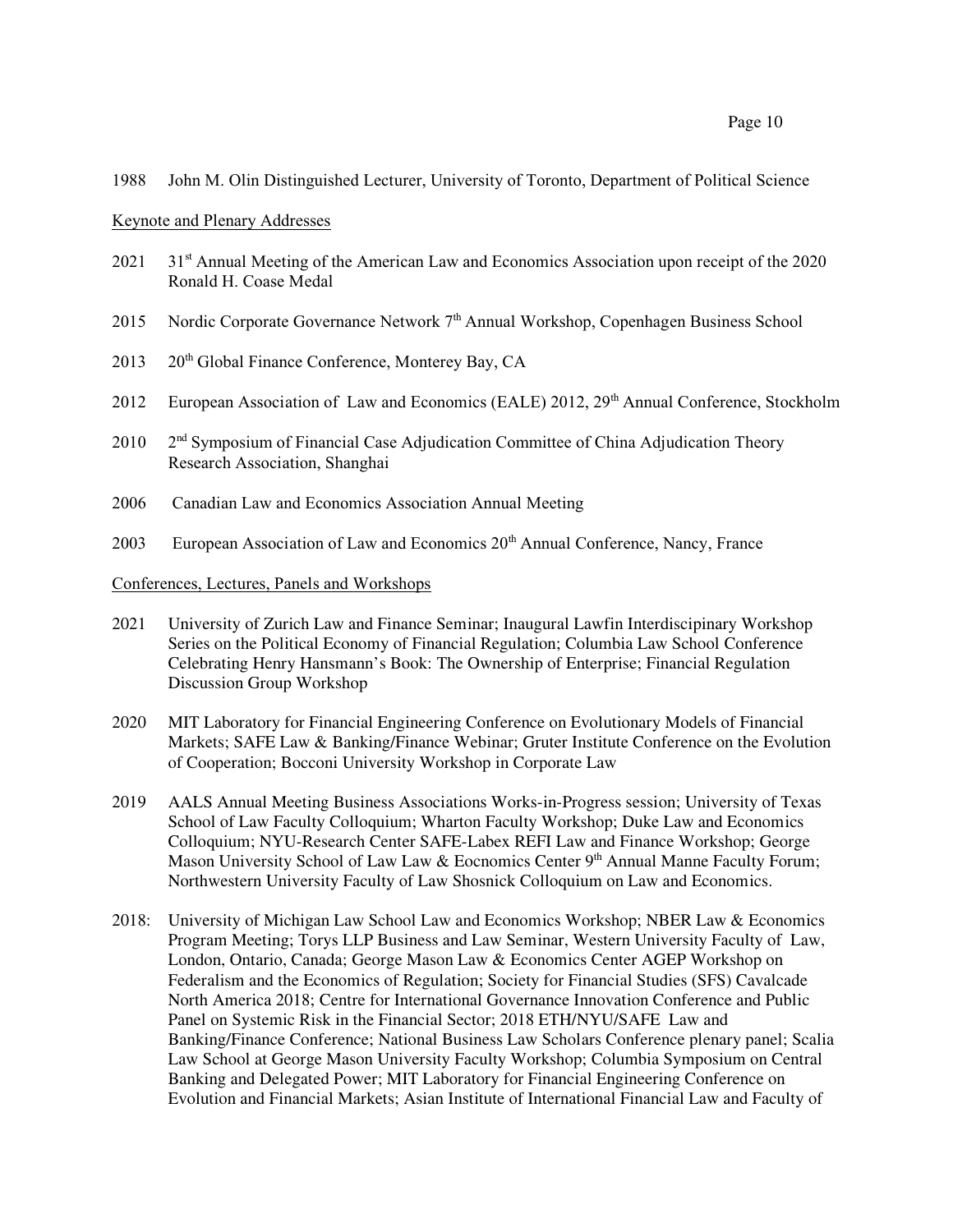Law, The University of Hong Kong Seminar; Hong Kong Securities and Futures Commission; AIIF-Companies Registry Corporate Law and Governance Distinguished Lecture Series; Hong Kong Institute of Certified Public Accountants, Institute of Chartered Secretaries and Law Society Seminars

- 2017: University of Edinburgh School of Law; University of Chicago Law School Law & Economics Workshop; Department of Treasury, "Core Principles for Regulating the U.S. Financial System;" NYU School of Law Institute for Corporate Governance & Finance Spring Corporate Governance Roundtable; Yale Law School Law and Macroeconomics Conference; Global Corporate Governance Colloquia (GCGC) 2017 Conference: Tokyo; 2017 Law and Banking/Finance Conference at Bad Homburg; 11<sup>th</sup> Annual Columbia-Ono Conference: Corporate Law and Governance, Tel Aviv;  $12^{th}$  Annual Conference on Empirical Legal Studies; Institute for Financial Markets and Mercatus Center, George Mason University Smart Financial Regulation Roundtable: Regulating Derivatives Markets
- 2016: AALS Annual Meeting Business Associations and Law and Economics Joint Program; NYU Law & Economics Colloquium; Santa Fe Institute Workshop on New Approaches to Financial Regulation; Institutional & Organizational Economics Academy (IOEA) 2016, Cargèse, Corsica; Yale-Humboldt Consumer Law Lectures; Humboldt University Berlin Faculty Seminar; University of Bonn Law and Economics Workshop; 20<sup>th</sup> Annual SIOE Conference; Carnegie Mellon University Tepper School of Business Conference on The Economics of Credit Rating Agencies, Credit Ratings and Information Intermediaries; El Instituto del Dereccho del Mercado y de la Competencia de la Universidad Rey Juan Carlos and Departamento de Dereccho Mercad de Law Universidad Complutense de Madrid Conference on Financial Regulation;
- 2015: Conference on The New Political Economy of Monetary Policy and Financial Regulation, Yale University; Boston University School of Law, Law and Economics Workshop; NYU Stern School of Business and School of Law, Law & Finance Seminar; Middlebury Institute of International Studies Corporate Governance Seminar, Monterey, CA; American Law & Economics Association 25<sup>th</sup> Annual Meeting; University of Calgary School of Public Policy Roundtable on Market Regulation: Balancing Risks and Rewards; NYU/ETH 2015 Law & Banking/Finance Conference on Governance and Risk-Taking; NBER Summer Institute Law and Economics Workshop; Yale School of Management International Center for Finance Future of Finance Conference; Boston University School of Law Corporate and Securities Litigation Workshop; University of Pennsylvania Institute for Law and Economics Corporate Roundtable
- 2014: Academy for Global Leadership and Hitotsubashi ICS Enterprise Law Conference, Tokyo; Virginia Law & Business Review Symposium on Power & Control, Today's Corporate Governance Issues; Arizona State University Sandra Day O'Connor College of Law Faculty Colloquium; University of St. Thomas School of Law, Law Journal Symposium on Beyond Crisis-Driven Regulation - Initiatives for Sustainable Financial Regulation; University of Pennsylvania Institute for Law and Economics Spring 2014 Corporate Roundtable; University of Chicago Booth School of Business Stigler Center Conference on 30 Years After the Failure of Continental Illinois Bank: Have We Solved Too Big to Fail?; NYU/ETH 2014 Law & Banking/Finance Conference on Regulating Risk Taking in a Post Credit Crisis Environment; Humboldt University Berlin Law School Faculty and Student Lectures; Yale-Humboldt Consumer Law Lecture; Association of American Law Schools Midyear Meeting Workshop on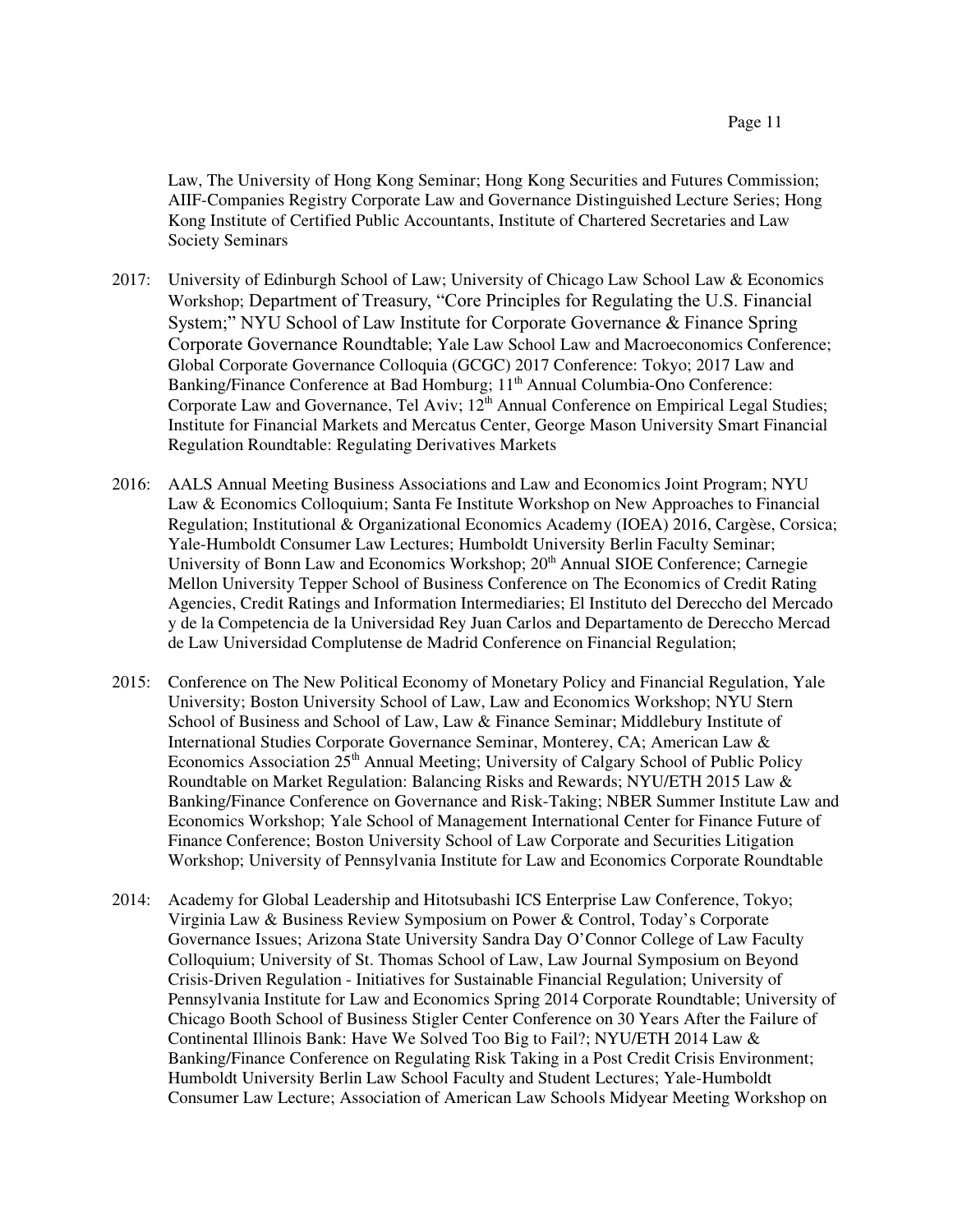Blurring Boundaries in Financial and Corporate Law; U of T Faculty of Law & Centre for the Legal Profession Conference on Financial System Design: A Comparative Perspective; University of Calgary Faculty of Law Lecture; University of Calgary Faculty of Law and Haskayne School of Business Assentio Mentium; ZEW and University of Mannheim MaCCI Law and Economics Conference on Financial Regulation and Competition

- 2013 Agency, Partnership, LLCs and Unincorporated Associations Section panel, Association of American Law Schools Annual Meeting; Fordham University School of Law and Max-Planck-Institute Luxembourg Journal of Corporate and Financial Law and Fordham Corporate Law Center Symposium on Harmonization Versus Diversification of Global Financial Regulations; George Mason Law School/Law & Economics Center, Transatlantic Law Forum, The Rule of Law and the Administrative State in Crisis; Distinguished Scholar in Residence, Hofstra University Maurice A. Deane School of Law; University of Pennsylvania Institute for Law and Economics Corporate Roundtable on Delaware Litigation Issues; University of Colorado Boulder Law School Business Law Colloquium; ETH-NYU Law & Banking/Finance Conference; Richard H. McLaren Visiting Professor in Business Law, University of Western Ontario Faculty of Law
- 2012 Oxford-Columbia Conference on Corporate Governance After the Crisis; Inaugural Annual Zicklin-Capco Institute Paper Series in Applied Finance Conference; George Washington Law School Conference on Striking the Right Balance: Investor and Consumer Protection in the New Financial Marketplace; Notre Dame Law & Economics Symposium on Markets & Regulation in the 21st Century; Shanghai Jiao Tong University KoGuan Law School Public Decision-Making and Management Lecture; East China University of Political Science and Law; Shanghai Jiao Tong University Shanghai Advanced Institute of Finance; Joint Penn/Wharton Financial Institutions Center & Stanford/Hoover Resolution Project Workshop on Cross-Border Resolution Policy: Issues & Options; University of Virginia School of Law Faculty Workshop; Center for Corporate Governance, Copenhagen Business School & The Forum for Company Law and Financial Market Law KU Seminar on Financial Regulation; UNI Zurich Law & Finance Lecture Series; ETH Zurich Law & Finance Workshop; University of Western Ontario Faculty of Law Torys LLP Business and Law Pre-eminent Scholars Series
- 2011 Leeds School of Business, University of Colorado at Boulder Finance Seminar; Duke University School of Law Faculty Workshop; Columbia Law School Preliminary Conference Meeting on Corporate Governance after the Crisis; Columbia Law School Corporate Law Reading Group; University of Auckland Faculty of Law Chapman Tripp Fellow; Paris Sorbonne/ETH Zurich Paris Workshop and Lecture Series in Law & Finance; Association of American Law Schools Workshop on Women Rethinking Equality; NBER Summer Institute 2011 Law and Economics Workshop; Fordham Law School Faculty Workshop; University of Pennsylvania Program on Regulation Workshop on Regulatory Breakdown? The Crisis of Confidence in U.S. Regulation; Aspen Institute-UCLA Roundtable on Rethinking Shareholder Primacy and the Purpose of the Firm; Quinnipiac University School of Law Federalist Society Student Chapter; Cornell Law School Conference on Financial Regulatory Reform in the Wake of the Dodd-Frank Act;;  $6<sup>th</sup>$ Annual Conference on Empirical Legal Studies, Columbia University School of Law Center for Law and Economic Studies Law & Economics Workshop; American Enterprise Institute Conference on Simple Steps to Financial Reform: It's All in the Incentives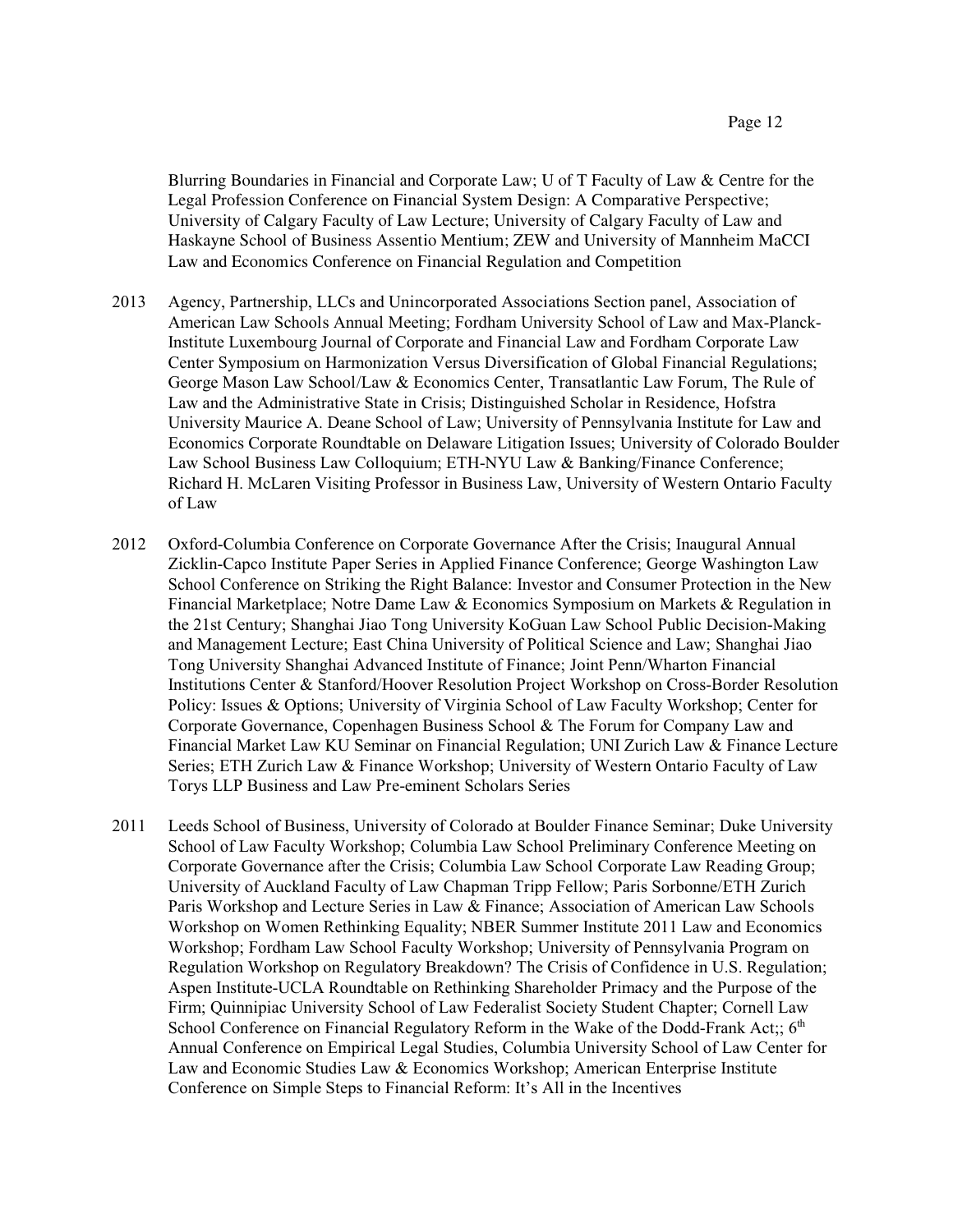- 2010 University of California, Berkeley Administrative Law of Emergencies Conference; New York University Corporate Law Policy Analysis Seminar; University of Delaware Lerner College of Business and Economics Weinberg Center for Corporate Governance Seminar in Corporate Governance; University of St. Gallen Third International Conference on Law and Economics of Global Financial Institutions;, Seminar on Financial Innovation and Judicial Review, Shanghai; East China University of Political Science and Law, Songjiang Campus Lecture; NBER Summer Institute Corporate Finance Workshop; NBER Summer Institute Workshop on the Economics of Credit Rating Agencies; Case Western Reserve University School of Law Leet Symposium on The Changing World of Securities Regulation; Vanderbilt Law School Twelfth Annual Law and Business Conference: Shareholder Litigation; Cornell Law School Faculty Workshop; Brooklyn Law School Faculty Workshop; Munich University Center for Advanced Studies Law as a Product Research Programme Opening Event
- 2009 American Economics Association Annual Meeting; AALS Annual Meeting Business Associations Section Panel; Universidad Rey Juan Carlos, Madrid, Spain, I International Conference on Institutional Quality; Columbia University School of Law Corporate Law Reading Group;Lewis & Clark Law School Higgins Distinguished Visitor; New York University School of Law, Law and Economics Colloquium; University of Pennsylvania Institute for Law and Economics Corporate Finance Roundtable; INFINITI Conference on International Finance, Trinity College, Dublin, Ireland ; Financial Regulation Reform Collaborative Conference on Regulatory Policy in the Financial Sector: Taking Stock and Looking Forward; Fourth European Company and Financial Law Review Symposium on The Financial Crisis and The European Private Company, The Hague, the Netherlands; Federalist Society 2009 National Lawyers Convention; University of Pennsylvania Risk Regulation Seminar; 4<sup>th</sup> Annual Conference on Empirical Legal Studies; University of Pennsylvania Institute for Law and Economics Corporate Governance Roundtable
- 2008 American Finance Association Annual Meeting; George Mason University Center for Study of Public Choice Seminar; Northwestern University School of Law, Law & Economics Colloquium; Columbia University School of Law Corporate Law Reading Group; European Corporate Governance Institute General Assembly and Annual Lecture Panel; Federal Reserve Bank of Atlanta Financial Markets Conference; ITAM Extensión Universitaria Corporate Governance Executive Program; REITI International Seminar, Tokyo, Japan; Chartered Secretaries, Law Society and HKCPA CPD Seminar, Hong Kong; Dialogue with Regulators, Hong Kong; Chinese University of Hong Kong EMBA/JD Seminar; 3d Annual Conference on Empirical Legal Studies; Institute of Corporate Directors 2008 Conference on Governance and Financial Markets in North America, Montreal, Canada; Faculty Workshop Ohio State University Moritz College of Law; University of Michigan Law School Legal Theory Workshop; University of Utrecht Conference on Governance of the Modern Firm
- 2007 American Economics Association Annual Meeting; NYU/Penn Conference on Law and Finance; University of Connecticut School of Law Conference on D&O Insurance Shareholders' Friend or Foe?; University of Pennsylvania Institute for Law and Economics Roundtable on Corporate Governance; American Law and Economics Association Annual Meeting ; SEC Roundtable Discussion regarding the Federal Proxy Rules and State Corporation Law; Università degli Studi di Napoli Federico II Conference, Competitività dei Mercati Finanziari e Interessi Protetti; University of Nice Sophia Antipolis Conference on Regulation, De-regulation and Re-regulation: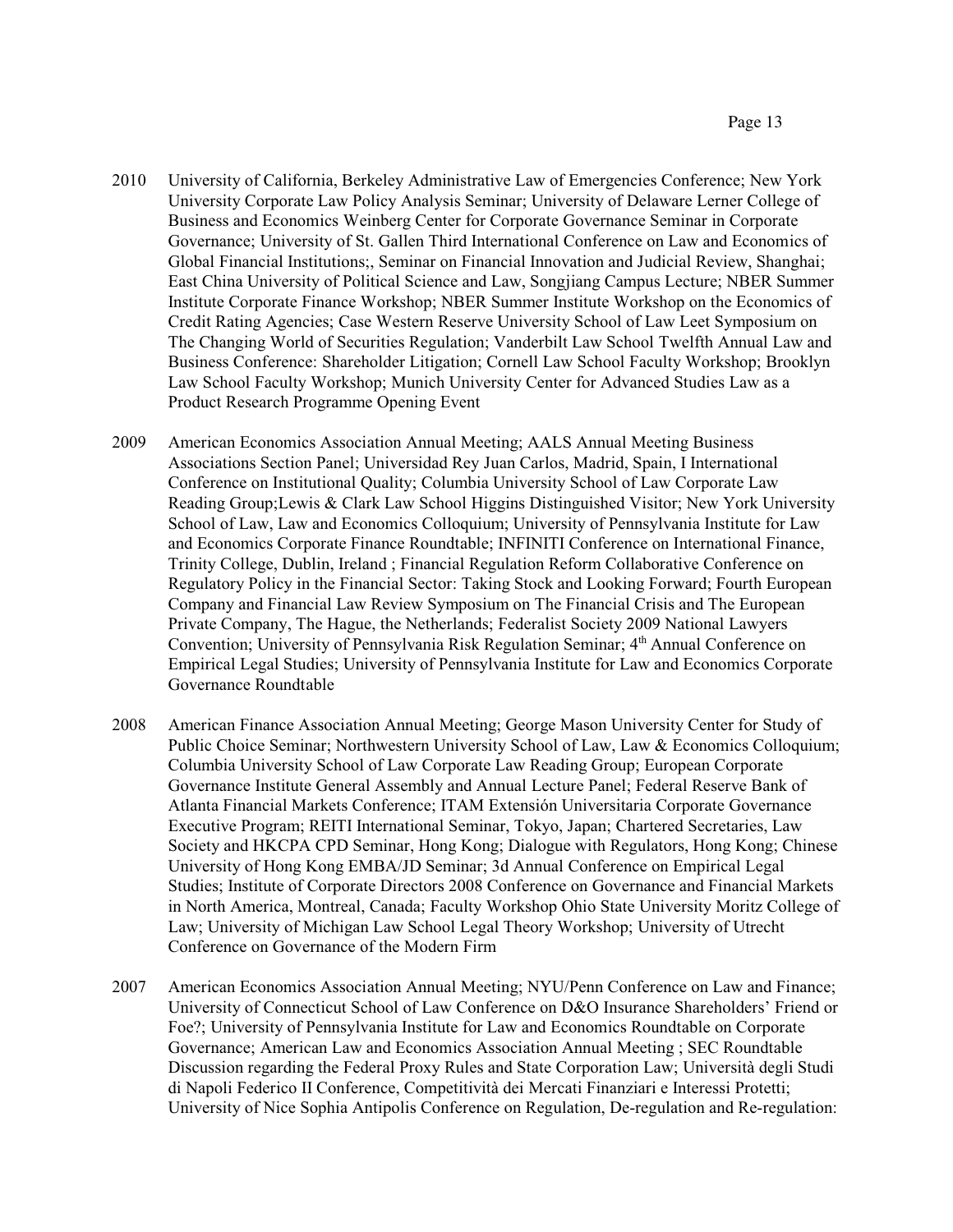Institutional Perspectives; Society of Corporate Secretaries & Governance Professionals  $61<sup>st</sup>$ National Conference on Leading in Corporate Governance; University of Western Ontario Faculty of Law Pre-eminent Business Law Scholars Seminar Series; Stanford Law School Law & Economics Seminar; HEC Montréal and Concordia University John Molson School of Business Institute for Governance of Private and Public Organizations; Philadelphia Federal Reserve Bank Policy Forum

- 2006 Association of American Law Schools Annual Meeting, Business Associations Section Program on Programs Between Law Schools and Business Schools; American Finance Association Annual Meeting; Florida State University College of Law Faculty Workshop; University of Pennsylvania Institute for Law and Economics/Finance Seminar; University of Southern California Law School Center in Law, Economics and Organization Workshop; Yale School of Management, Management for Lawyers; University of Illinois College of Law Illinois Program in Business Law and Policy Corporate Colloquium; ISNIE 10<sup>th</sup> Annual Conference on Institutions: Economic Political & Social Behavior; Hong Kong Institute of Chartered Secretaries Corporate Governance Conference; Chinese University of Hong Kong and University of Hong Kong Seminar; Conference on Empirical Legal Studies; University of Virginia School of Law, Law and Economics Workshop; University of British Columbia Faculty of Law Faculty Talk and Law and Economics Seminar
- 2005 European Corporate Governance Institute and Oxford Review of Economic Policy Corporate Governance Conference, Saïd Business School, Oxford University; Fordham Law School Advanced Business Law Seminar; Columbia Law School Contemporary Corporate Law Scholarship Reading Group; John F. Kennedy School of Government, Regulatory Policy Program for the Center for Business and Government, Corporate Governance and Public Policy Seminar series; National Association of Corporate Directors, Atlanta Chapter; 2005-06 Torys Visiting Professor in Business Law, Dalhousie Law School, Halifax, Nova Scotia; Oscar M. Ruebhausen Inaugural Lecture, Yale Law School; Consiglio Nazionale Forense, Yale Law School and Fondazione dell'Avvocatura Seminario di studi in onore di Guido Calabresi, Rome; ABA Section on International Law 2005 Fall Meeting, Brussels; American College of Business Court Judges Inaugural Meeting
- 2004 <sup>th</sup> Post Graduation Course on Securities Law, Instituto dos Valores Mobiliários, Faculdade de Direito de Lisboa; University of Virginia School of Law Colloquium in Business Law; University of North Carolina Chapel Hill School of Law Faculty Workshop and Speaker Series; University of Iowa College of Law Faculty Seminar; NBER Corporate Finance Spring Meeting; Columbia University Center for Law and Economic Studies Interdisciplinary Workshop Conference on Law, Finance and Political Economy; University of Chicago Law School Law and Economics Workshop; University of Denver School of Law Faculty Workshop; Kirkland & Ellis LLP Corporate Law & Economics Workshop; New York University School of Law Faculty Workshop; Columbia University School of Law Blue Sky Group Lunch; LSE/NYU Corporate Governance Conference; University of Virginia Conference on Promoting the General Welfare: American Democracy and the Political Economy of Government Performance
- 2003 Third Annual Conference of Vanderbilt Law School Law and Business Program on Corporate and Securities Litigation; Northwestern University School of Law Colloquium in Law and Economics; American Enterprise Institute Book Panel on Competitive Federalism for Securities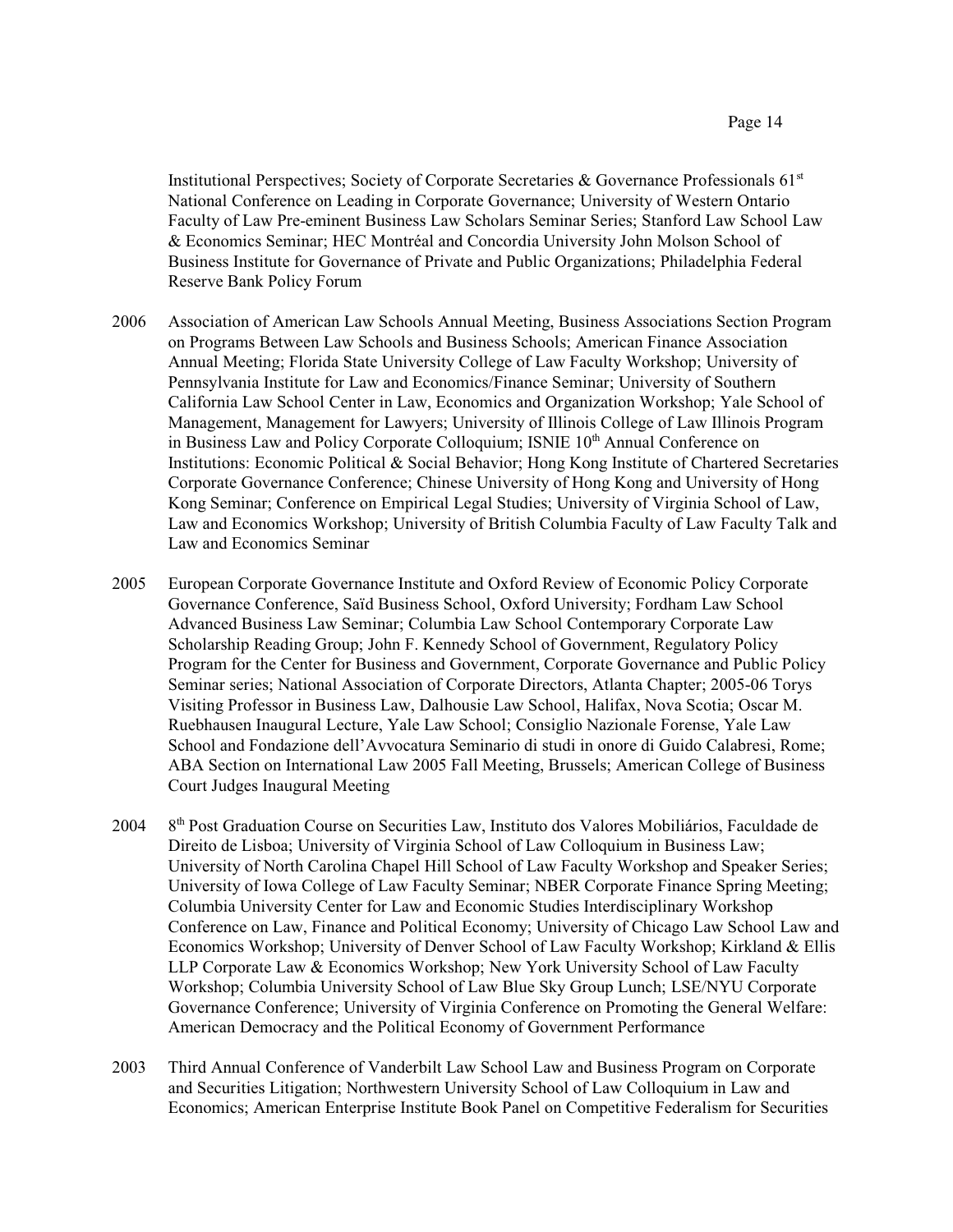Regulation: A Win for Investors?; Harvard Law School Labor and Worklife Program Conference on Capital that Matters: Managing Labor's Capital; Western Finance Association 38<sup>th</sup> Annual Conference; Federalist Society 7<sup>th</sup> Annual Corporate Governance Conference; Yale Law School Center for the Study of Corporate Law International Symposium on Assessing Corporate Law Reform in a Transatlantic Context; Centre for European Policy Studies Roundtable on Corporate Governance Reform in the EU, Brussels; University of Pennsylvania Institute for Law and Economics Roundtable; Vienna University of Economics and Business Administration and UNCITRAL Forum für Internationales Wirtschaftsrecht,Vienna; Vienna University of Economics and Business Administration Institut für Bürgerliches Recht, Handels- und Wertpapierrecht workshop

- 2002 Professional Liability Underwriting Society 2002 D&O Liability & Insurance Issues Symposium Panel on the Evolution of the Derivative Lawsuit; Yale Law School Center for the Study of Corporate Law Panel Discussion on The Enron Situation: A View from the Professions; University of the Pacific McGeorge School of Law 2002 Annual International Law Symposium Panel on Global Securities Markets and Regulation; P&G Distinguished Lecture series, Texas A&M University College of Business; George Mason University School of Law Robert A. Levy Fellows Workshop; Columbia Law School Center for International Political Economy Conference on Global Markets, Domestic Institutions: Corporate Law and Governance in a New Era of Cross-Border Deals; NBER Corporate Finance Program Spring Meeting; Federation of European Securities Exchanges Convention 2002 "European Union Legislation for a European Capital Market"; Kellogg Graduate School of Management Conference on Credible Financial Disclosure; German American Lawyers Association, Hamburg, Germany; NBER Summer Institute 2002 Law and Economics Workshop; University of Michigan Law School Law and Economics Workshop; Yale Law School Center for the Study of Corporate Law Occasional Breakfast panel on Corporate Governance and Listing Standards; Columbia University School of Law and New York University School of Law Joint Law and Economics Workshop; University of California Boalt Hall School of Law Law and Economics Seminar
- 2001 University of Pennsylvania Law and Economics Workshop; CEPR/CeRP/ESF/FEEM/ Fondazione Courmayeur-CNPDC Conference on The Firm and its Stakeholders: The Evolving Role of Corporate Finance, Courmayeur, Italy; First Annual Joe C. Davis Law and Business Program Conference, Vanderbilt University Law School; Clifford Chance Visiting Fellow, University of Cambridge Faculty of Law Centre for Corporate and Commercial Law; University of Cambridge Centre for Business Research Conference on Corporate Governance: Reassessing Ownership and Control; Visiting Research Scholar, Business Law Center, University of Tokyo Faculty of Law; University of Tokyo Department of Economics Microeconomics Workshop; NBER Summer Institute Law and Economics Workshop; CEPR/CEMFI Workshop, Understanding Financial Architecture: Corporate Governance, Madrid, Spain
- 2000 Distinguished Visiting Faculty, University of Toronto Faculty of Law Intensive Course; University of Toronto Law and Economics Workshop; Fried, Frank, Harris, Shriver & Jacobson Corporate Law and Economics Workshop; University of Miami School of Law Center for the Study of Mergers and Acquisitions, Fourth Annual Institute on Mergers & Acquisition Millennium Program: Workshop on Emerging Issues in M&A; Business Associations Section Panel on Researching and Teaching Corporate Law in the Next Century, Association of American Law Schools, Annual Meeting; New York University Center for Law and Business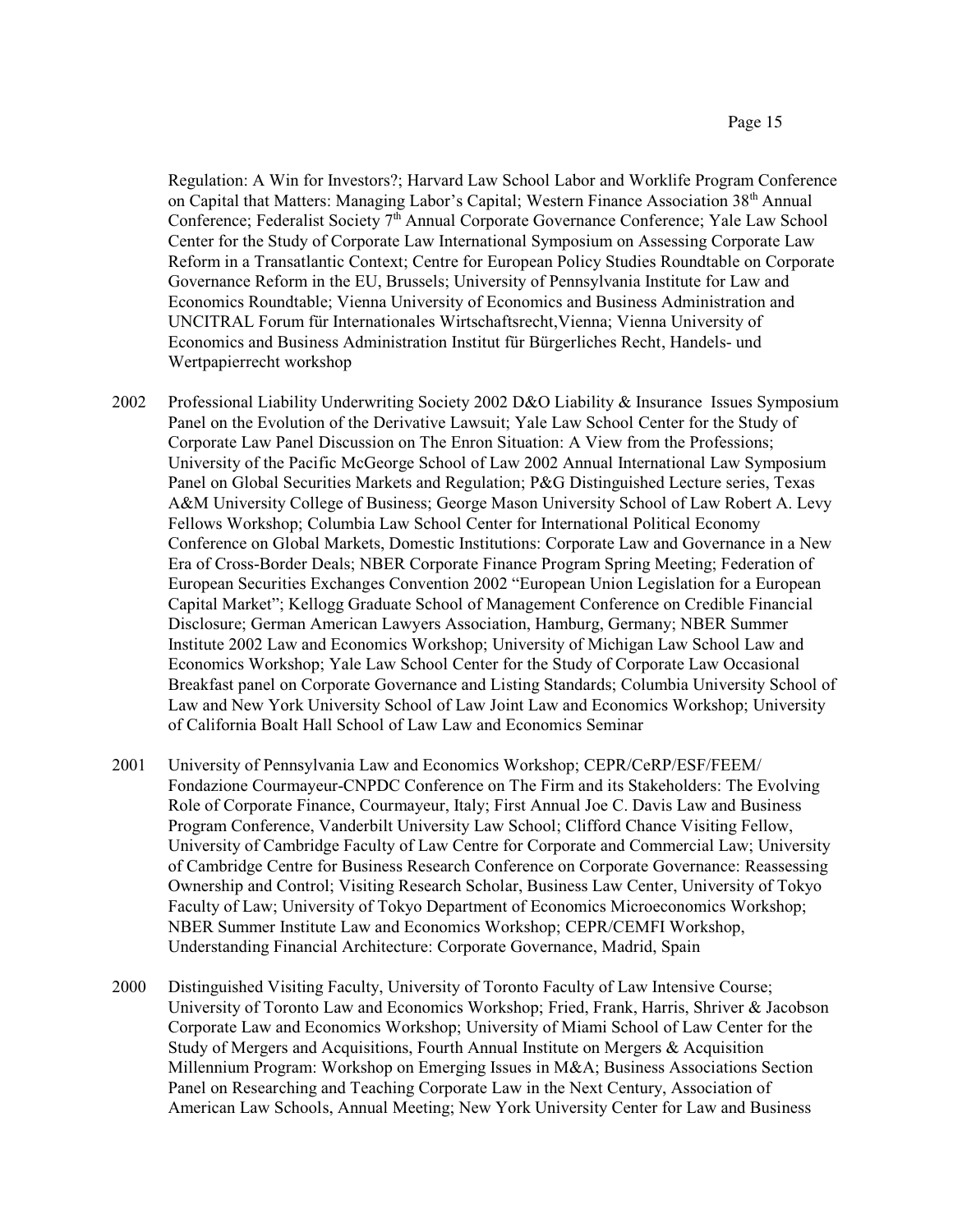Law and Finance Series, Spring 2000: Mini-Conference on Shareholder Proposals; Siena Conference on Company Law and Capital Market Law; University of Virginia School of Law Federalist Society; Ohio State University College of Law Faculty Workshop; American Law and Economics Association Annual Meeting; University of Pennsylvania Institute for Law and Economics Corporate Roundtable; Yale Law School in Los Angeles-2000; Tel Aviv University Buchmann Faculty of Law and Cegla Institute for Comparative and Private International Law International Conference on Protecting Investors in a Global Economy; ABA New York 2000 Annual Meeting, Section of Administrative Law and Regulatory Practice Panel on Should Business Support Federalism in the Age of the Regulatory State?; Columbia University School of Law Legal Theory Workshop; Department of Justice Antitrust Division Corporate Governance Workshop; University of Cincinnati College of Law Center for Corporate Law Annual Lecture; Yale University School of Management Faculty Workshop

- 1999 Corporate Finance and Derivatives panel, opening ceremonies for The International Center for Finance at the Yale School of Management; Tilberg University Conference on Convergence and Diversity in Corporate Governance Regimes and Capital Markets; Yale Center for Environmental Law and Policy and University of Liège Regulatory Competition and Economic Integration Workshop
- 1998 Conference on Alternative Perspectives on Corporate Governance, Columbia Law School Sloan Project on Corporate Governance; New York University Center for Law and Business Law and Finance Seminar; Milken Institute Research Roundtable on Restructuring Regulation and Financial Institutions; Stanford Law School Law and Economics Workshop; AALS Workshop on Business Associations; American Law and Economics Association Annual Meeting; Columbia Law School Conference on Corporate Governance Today; American Enterprise Institute Seminar; NBER Summer Institute Law and Economics Workshop; Corporate Group Conference on What Are the Aims of Corporate Governance and When Does it Matter?; European Corporate Governance Network Conference on Corporate Governance and Economic Performance at Fondazione Mattei, Milan; American Enterprise Institute Seminar
- 1997 Roundtable on Federalism, Hoover Institution, Stanford University; Conference on The Power and Influence of Pension and Mutual Funds, New York University Salomon Center, Leonard N. Stern School of Business; Corporate Governance Panel, Georgetown University Law Center Corporate Counsel Institute; Georgetown University Law Center John M. Olin Program in Law and Economics Conference on International Economic Regulation; Columbia University Law School and L'Ecole Polytechnique Fédérale (Zürich) Conference on Cross-Border Views of Corporate Governance; Max-Planck-Institut Hamburg Conference on Comparative Corporate Governance; Hoover Seminar on Collective Choice, Stanford University; University of California, San Diego, Political Science Department Law and Behavioral Studies Seminar; Lecturer, Universidad Internacional Menendez Pelayo seminar on Regulatory Competition, Barcelona; Italian Association of the Yale Law School Alumni Conference on Features of Federalism; Seminar at the Commissione Nazionale Per le Societa' E La Borsa (CONSOB), Rome; George Mason University School of Law Donner Conference on Conflicts of Law; Harvard Law School Seminar in Law and Economics
- 1996 Workshop on Economics and Finance for Corporate Lawyers, Centre for Law and Economics, Australian National University Faculty of Law; Seminar on Derivatives Regulation in the United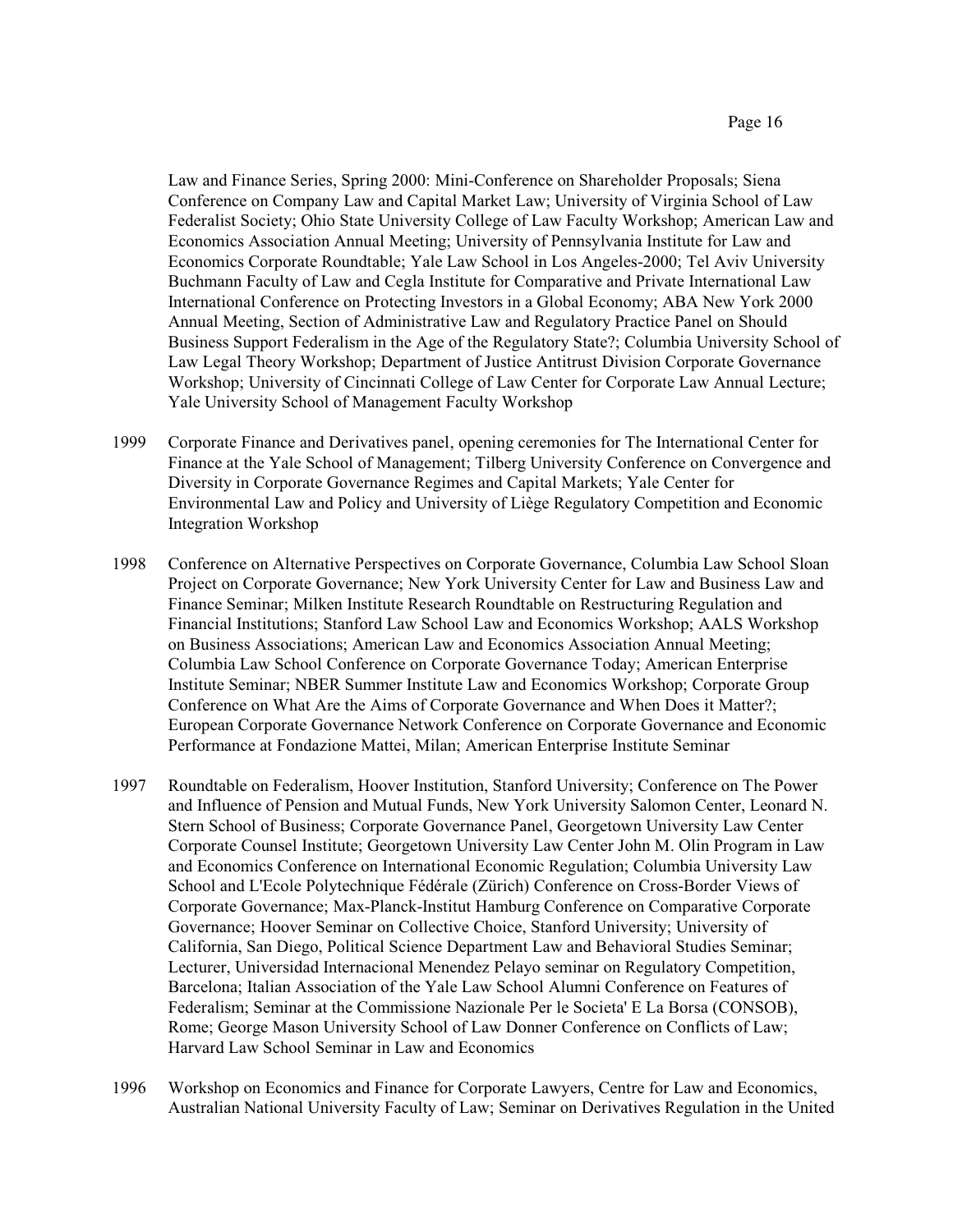States Problems and Issues, University of Melbourne Faculty of Law; University of Sydney Faculty of Law Continuing Legal Education Seminar on Regulating Financial Derivatives in the US & Australia; Speaker, Law and Economics Association of New Zealand Annual Meeting; Lecture on Takeover Law, Chapman Tripp Sheffield Young, Barristers & Solicitors, Wellington New Zealand; Workshop, Ministry of Justice, Wellington, New Zealand; Columbia Law School Conference on Employees and Corporate Governance; Olin Law and Economics Workshop, University of Chicago Law School; Olin Workshop, University of Southern California Law Center; Legal Theory Workshop, University of Pennsylvania Law School; Rational Choice, Legal Institutions and Political Organizations Symposium, New York University School of Law; Finance Seminar, College of Business and Administration, University of Missouri at Columbia; Corporate Finance Workshop, NBER Summer Institute; University of Pennsylvania Law School Law and Economics Institute Roundtable on Two Models of Regulation: Fiduciary Duties and Derivatives; Faculty Workshop, Fisher School of Accounting, University of Florida; Faculty Workshop, University of Illinois at Urbana-Champaign College of Law; American Law and Economics Association Annual Meeting Panel on A Look Back at the 1980's

- 1995 Nobel Symposium on Law and Finance: Corporate Governance and Financial Contracting; Walter A. Haas School of Business, University of California at Berkeley Conference on Firms, Markets and Organizations; University of Arizona College of Law Securities Litigation Legislation Conference; Italian Association of the Yale Law School Alumni Conference on Achievements and Failures of Law and Economics: 35 Years Later; Law and Economics Workshop, University of Michigan Law School; Faculty lecture, University of Oregon Charles H. Lundquist College of Business and University of Oregon School of Law, Law and Entrepreneurship Program; Faculty Workshop, George Mason University School of Law; American Law and Economics Association Annual Meeting; International Aspects of Corporate Finance Panel, Industry Canada Conference on Corporate Decision-Making in Canada; American Enterprise Institute Federalism Workshop
- 1994 Warwick University Conference on International Regulatory Competition and Coordination; Issues in Corporate Governance Speaker, Manhattan Institute; Institute for Law and Economics, University of Pennsylvania Roundtable on Current Issues in the Regulation of Mutual Funds
- 1993 Financial Executives Institute's Committee on Investment of Employee Benefit Assets Seventh Annual Meeting; Faculty Workshop, New York University School of Law; Finance Faculty Workshop, New York University Graduate School of Business; Corporate Law Faculty Workshop, Columbia University School of Law; Corporate Law Roundtable, American Enterprise Institute; Seminar on the Analysis of Security Prices, Center for Research in Security Prices, University of Chicago Graduate School of Business; Columbia University School of Law Center for Law and Economic Studies Relational Investing Conference; Faculty, American Law Institute-American Bar Association Course of Study, the American Law Institute's Principles of Corporate Governance
- 1992 Law and Economics Workshop, University of Chicago Law School; Commentator, Law and Contemporary Problems Conference on Regulating Regulation: the Political Economy of Administrative Procedures and Regulatory Instruments; National Bureau of Economic Research Corporate Finance Program Meeting; Accounting Faculty Workshop, New York University Graduate School of Business; Faculty Workshop, Katz Graduate School of Business, University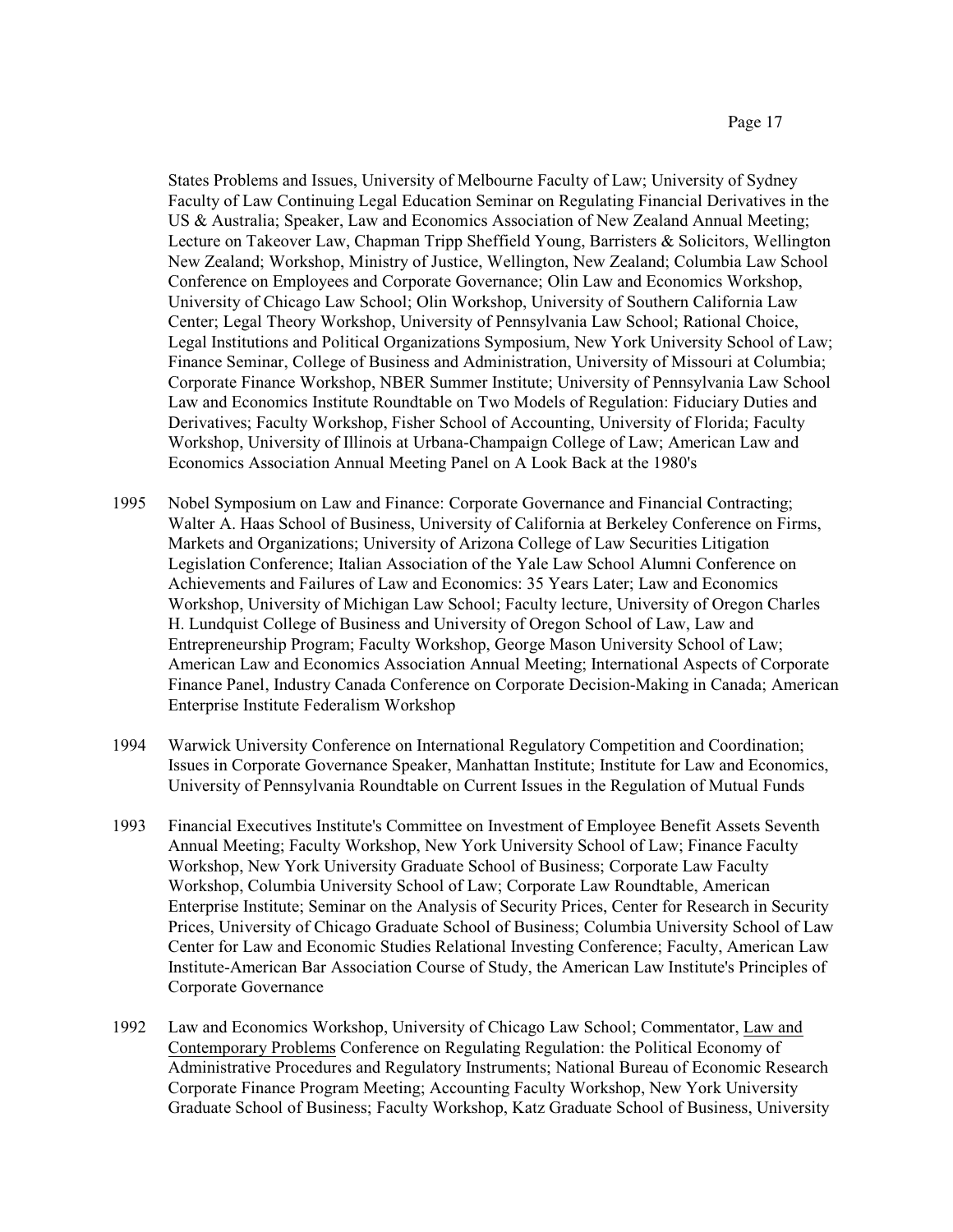of Pittsburgh; Universität Osnabrück, Conference on Institutional Investors and Corporate Governance; Newcomb Foundation and Department of Economics Lecture, Tulane University; Duquesne University School of Law, Law and Economics Symposium; Commentator, University of Chicago Law School, John M. Olin Centennial Conference in Law and Economics; University of Toronto Faculty of Law, Conference on The Corporate Stakeholder Debate: The Classical Theory and its Critics

- 1991 Distinguished Visiting Professor of Legal Theory, University of Toronto, Faculty of Law; Legal Theory Workshop, Vanderbilt University School of Law; Legal Studies Workshop, University of Virginia School of Law; Symposium on Takeovers and Related Transactions, Brussels, Belgium; Washington University, Fourth Annual F. Hodge O'Neil Corporate & Securities Law Symposium; University of Illinois at Urbana-Champaign, Institute of Government and Public Affairs, Conference on the Economics and Politics of Administrative Law and Procedure; Center for Research in Management, Haas School of Business Administration, University of California at Berkeley, Conference on The New Science of Organization; American Law and Economics Association First Annual Meeting; Overview on Class and Derivative Issues in Corporate Governance Panel, ABA National Institute on Dynamics of Corporate Control
- 1990 Seminar Series on Civil Justice, Manhattan Institute; Institutional Analysis Workshop and Olin Law and Economics Program Workshop, University of California at Berkeley, School of Business Administration; Ameritech Lecture Series on Regulation and Illinois Seminar on the Political Economy of Institutions, University of Illinois at Urbana-Champaign, Department of Economics; Seminar on Collective Choice, Hoover Institution, Stanford University; Faculty Colloquium, Emory University School of Law; Faculty Workshop, George Mason University School of Law; Law and Economics Center, George Mason University School of Law, Conference on Sentencing of the Corporation; Foundation of the Federal Bar Council, 1990 Winter Bench and Bar Conference
- 1989 Legal Studies Workshop, University of Pennsylvania Law School; Law and Economics Workshop, Harvard Law School; Faculty Colloquium, Indiana University at Bloomington School of Law; Lowe Institute/Wells Fargo Campus Speakers Series on Corporate Governance, Claremont-McKenna College; Law and Economics Workshop, University of Michigan Law School; Faculty Workshop, New York University Law School; Faculty Workshop, University of Southern California Law Center; Canadian Law and Economics Association, First John M. Olin Annual Conference, University of Toronto Faculty of Law; Continuing Legal Education Series Lecture, Crowell & Moring; New York University Graduate School of Business, Conference on Corporate Governance, Restructuring and the Market for Corporate Control; The Federalist Society Third Annual Lawyers Conference on Securities and Corporate Law: Legal Responses in an Era of Dynamic Markets; American Enterprise Institute, Seminar on Leveraged Buy-out Issues
- 1988 University of Cincinnati Law Review and College of Law, Conference on Regulating Corporate Takeovers; Law and Economics Workshop, University of Chicago Law School; Legal Theory Workshop, Tulane University School of Law; Legal Theory Workshop, Cornell University Law School; Faculty Workshop, Northeastern School of Law; Faculty Workshop, Boston University School of Law; Faculty Workshop, Georgetown University Law Center; Faculty Workshop, University of Toronto Faculty of Law; Western Economic Association International Conference,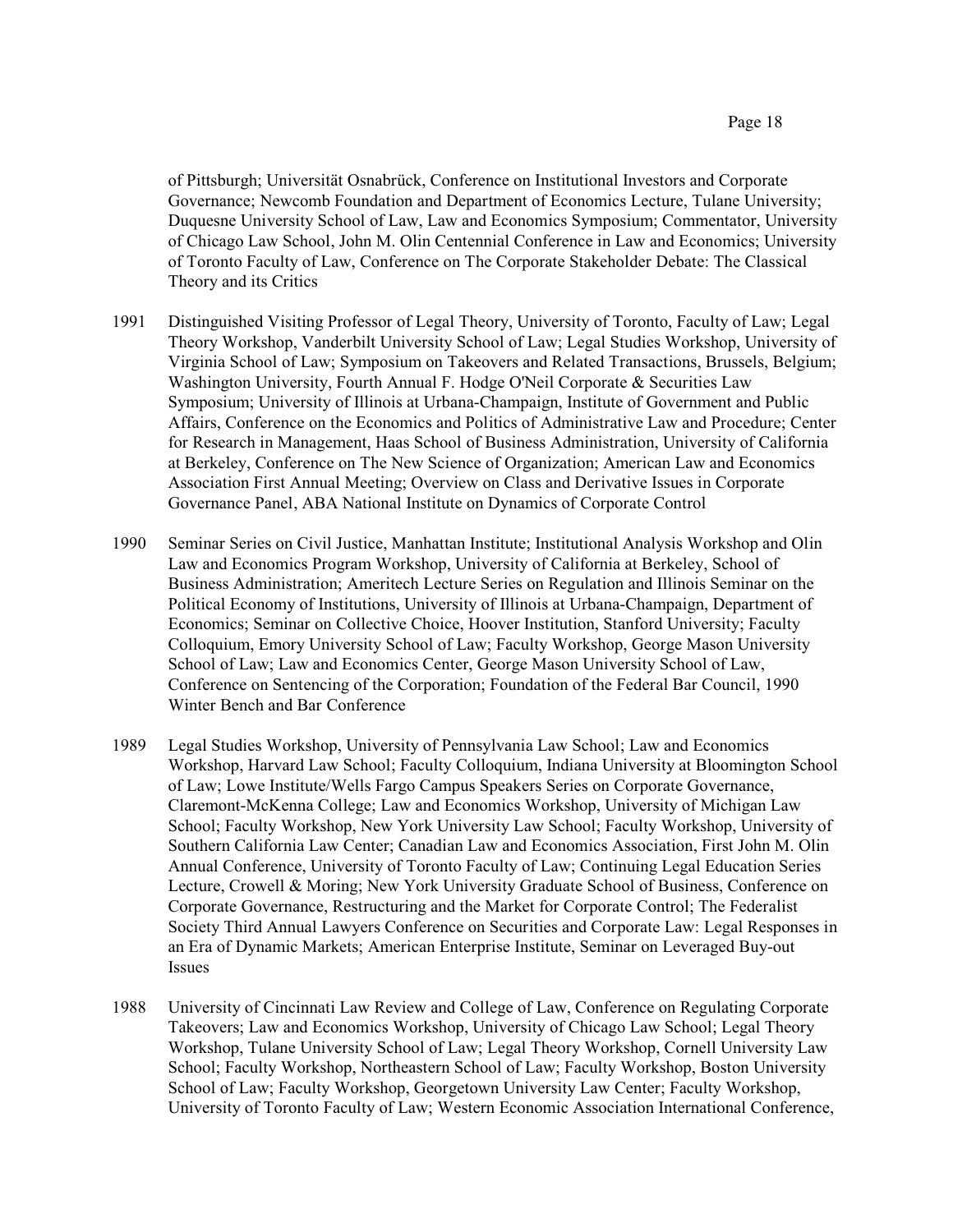Invited Session, Contemporary Policy Issues: Theory, Evidence and Policy Concerning State Regulation of Takeovers; Columbia University Law School, Conference on Contractual Freedom in Corporate Law; Cornell University Law School and Cornell Law Review, Conference on The Regulation of Secondary Trading Markets: Program Trading, Volatility, Portfolio Insurance, and the Role of Specialists and Market Makers; New York University Graduate School of Business Administration, Conference on Management Buyouts; National Conference of State Legislators, National Issues Seminar, The Takeover Game: Writing the Rules; Connecticut Bar Foundation, External Relations of Corporate Law Departments Session

- 1987 Academy of Political Science and Manhattan Institute for Policy Research, Conference on New Directions in Liability Law; Business Associations Section Panel, Association of American Law Schools Annual Meeting; Corporate Takeovers and Insider Trading: Who Should Regulate? Panel, American Enterprise Institute, Annual Policy Conference
- 1986 Harvard Law School, Conference on the Economics of Corporate and Capital Markets Law; Benjamin N. Cardozo Law School, Inaugural Conference of the Samuel and Ronnie Heyman Program on Corporate Governance on The Forces Shaping Corporate Law: A Look to the Future; Faculty Workshop, Northwestern University School of Law; Faculty Workshop, George Mason University Center for the Study of Public Choice; Law and Economics Workshop, Harvard Law School; Law and Economics Workshop, University of Toronto Faculty of Law; Legal Studies Workshop, University of Virginia Law School; Yale School of Organization and Management, Conference on Economics of Organization
- 1985 Law and Economics Workshop, Harvard Law School; Law and Economics Panel, Law and Society Association Annual Meeting; University of Southern California Law Center, Conference on Legal Implications of Human Error
- 1984 Corporate Law Seminar, University of California at Berkeley Law School, Boalt Hall

### Professional

Activities:

Research Associate, National Bureau of Economic Research, Corporate Finance Program, since 1999

President, American Law and Economics Association, 1998-99

Vice President and President-Elect, American Law and Economics Association, 1997-98

Secretary-Treasurer, American Law and Economics Association, 1996-97

President, Society for Empirical Legal Studies, 2009-2010

Co-Vice President, Society for Empirical Legal Studies, 2008-2009

Chairman, Fellows Committee, European Corporate Governance Institute, 2011-12, Member of Fellows Committee and ECGI Fellow, since 2002

Fellow, Society for Empirical Legal Studies, since 2015

Honorary Professor of Law, Shanghai Jiao Tong University KoGuan Law School, since May 2012

Guest Professor, East China University of Political Science and Law, Shanghai, P.C.R., since June 2010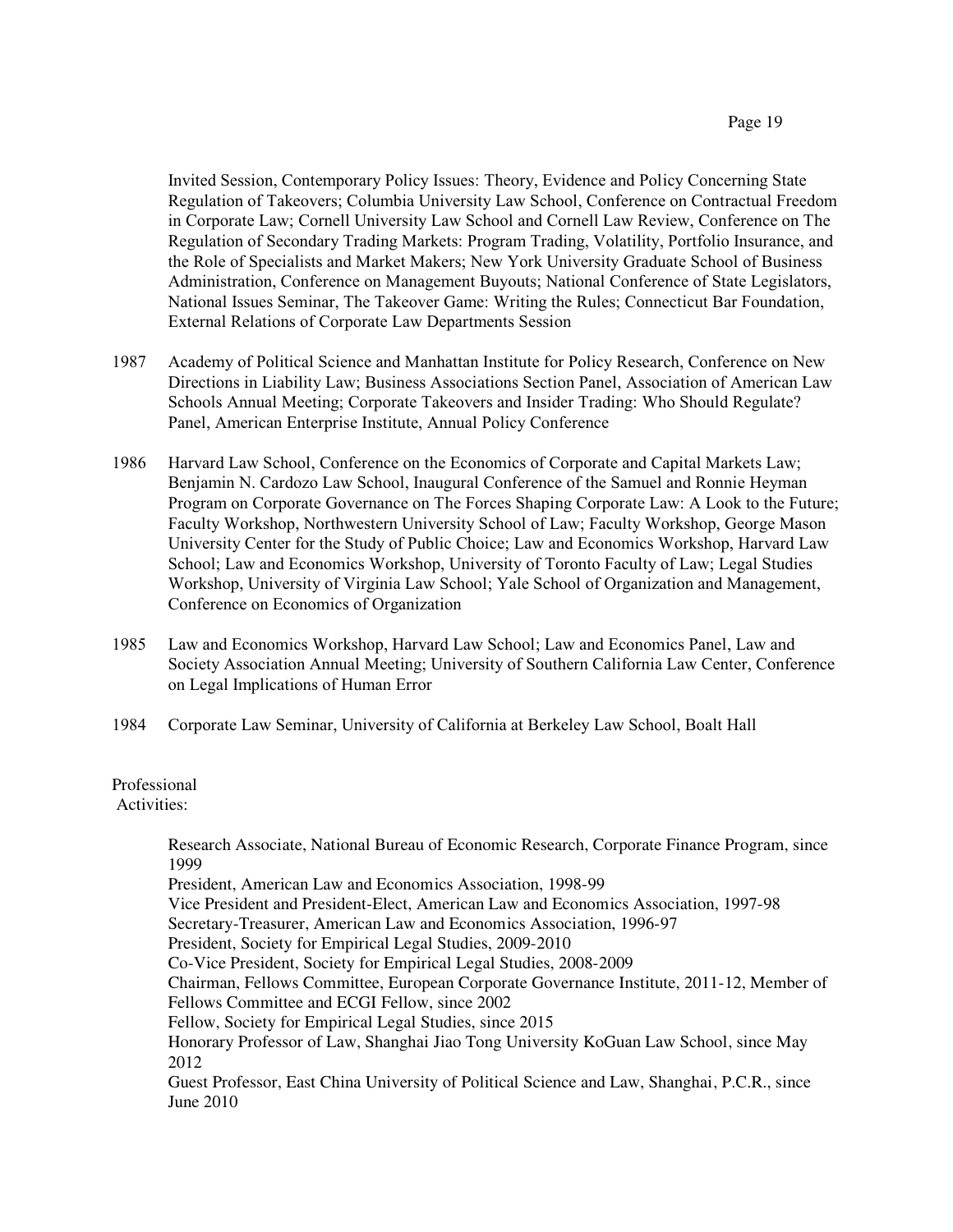Member, Sloan Foundation Economic Advisory Board, 2009-17 Member, Advisory Board, International Center for Law and Economics, since 2009 Member, Board of Directors, Society for Institutional and Organizational Economics (formerly ISNIE), 2015-2018 Member, Allen and Overy Professorship Board of Electors, Oxford University, 2013-14 Member, Board of Directors, American Law and Economics Association, 1992-95; 2004-07 Member, Board of Directors, International Society for New Institutional Economics (ISNIE) 2005-08 Charter Member, Board of Directors, Society for Empirical Legal Studies (2007) Member, Shadow Financial Regulatory Committee, 1999-2001 Coeditor, Journal of Law, Economics, and Organization, 1988-1992; Member, Editorial Board, since 1992 General Editor, Foundations of Law Readers Series, LexisNexis, since 2011 General Editor, Foundations of Law Readers Series, Foundation Press, 1999-2011 General Editor, Interdisciplinary Readers in Law Series, Oxford University Press, 1992-99 Member, Editorial Board, Foro de Derecho Mercantil - Revista Internacional (Forum of Commercial Law - International Journal), since 2003 Member, Editorial Board, Journal of Financial Perspectives, since 2012 Member, Editorial Board, Journal of Financial Regulation, and Global EY FS Institute, since 2012 Member, Editorial Board, Supreme Court Economic Review, since 1992 Member, Editorial Advisory Board, Accounting, Economics and Law - a CONVIVIUM, Berkeley Electronic Press, since 2009 Member, Advisory Board, Journal of Corporate Law Studies, since 2001 Member, Advisory Board, Corporate, Securities and Finance Law Abstracts, Legal Scholarship Network, since 1995 Member, Advisory Board, Experimental and Empirical Studies Abstracts, Legal Scholarship Network, since 2000 Member, Advisory Board, White Collar Crime Abstracting Journal, Social Science Research Network, since 2006 Member, International Advisory Board, European Business Organization Law Review, since 2000 Member, Editorial Board, American Law and Economics Review, 1998-2012 Associate Editor, The Financial Review, 1998-2003 Associate Editor, Journal of Corporate Finance, 1993-2001 Member, Board of Academic Advisors, Journal of Law, Economics and Policy, since 2003 Member, Advisory Committee, Yale Journal on Regulation, since 1993 Fellow, International Center for Finance, Yale School of Management, since 1998 Member, International Academic Council, Masters Program in Law and Economics, University of St. Gallen, Switzerland, since 2004 Member, Academic Advisory Board, Asian Institute of International Financial Law, University of Hong Kong Faculty of Law, since 2012 Member, Overseas Advisory Committee, Centre for Law and Economics, Australian National University, since 1995 Member, International Advisory Board, Centre for Corporate Law and Securities Regulation, The University of Melbourne, since 1996 Member, Advisory Board, The New Palgrave Dictionary of Economics and the Law, The MacMillan Press (London) and Stockton Press (New York), 1995-98